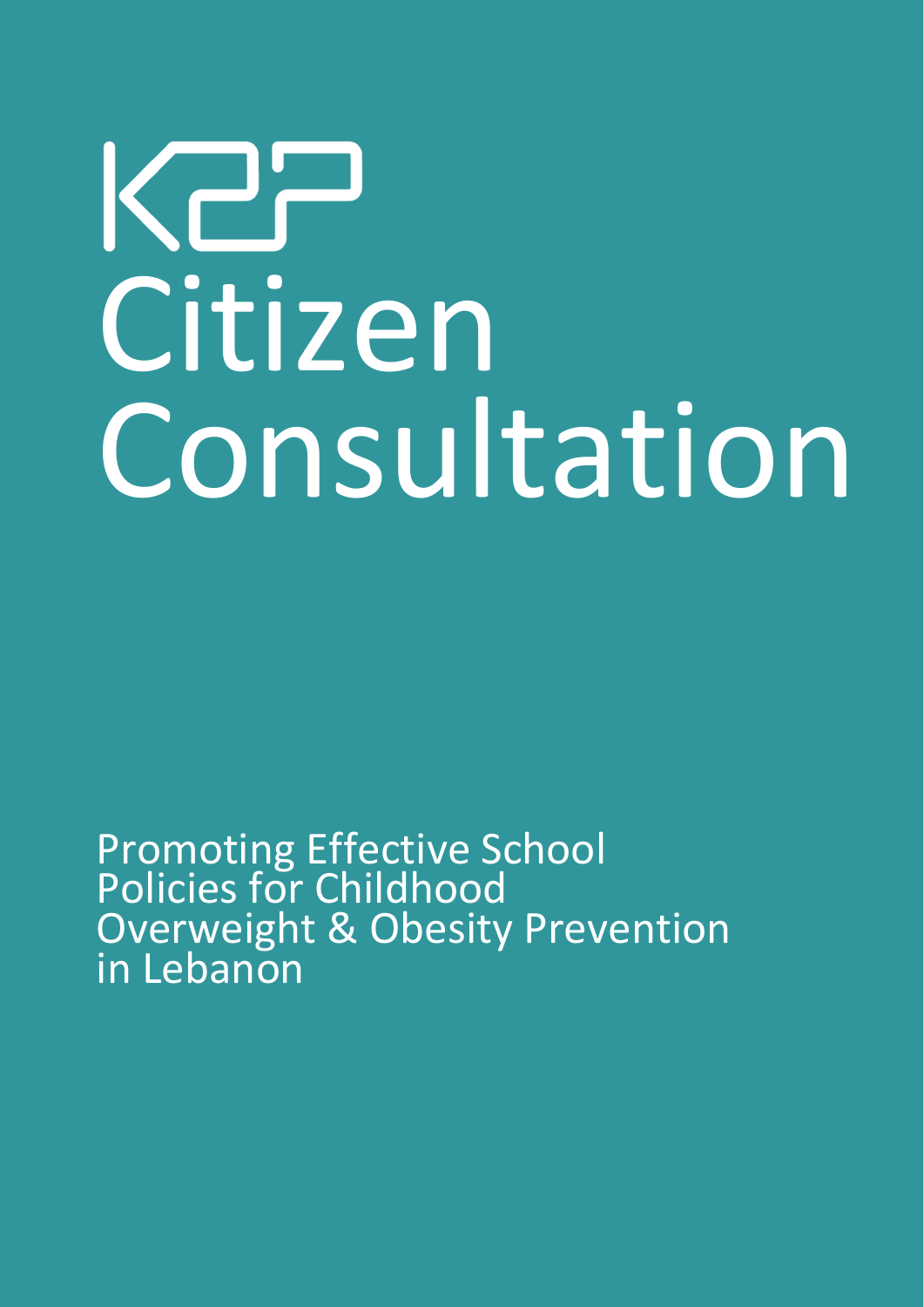K2P Citizen Consultations convene citizens from different Lebanese governorates and backgrounds to capture contextual information, tacit knowledge, views, values and experiences on potential options to address high priority issues and their implementation considerations. The Citizen Consultations Summary informs deliberations in policy dialogues to influence policies

and programs.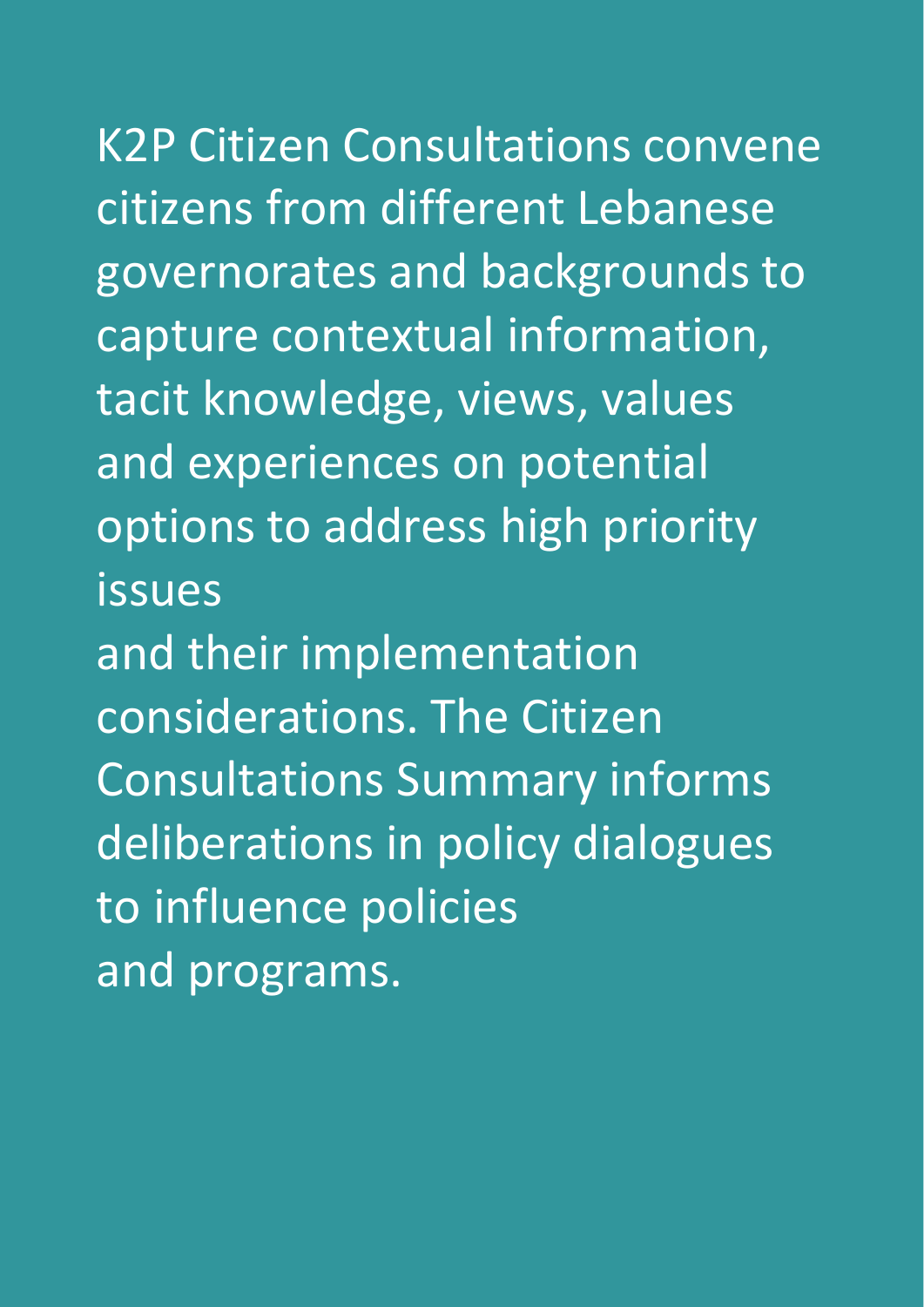### Kar Citizen **Consultation**

+ Included



citizens'<br>deliberations<br>on problem



Citizen views<br>and values<br>about policy options



Suggested<br>implementation<br>considerations

x Not<br>Included

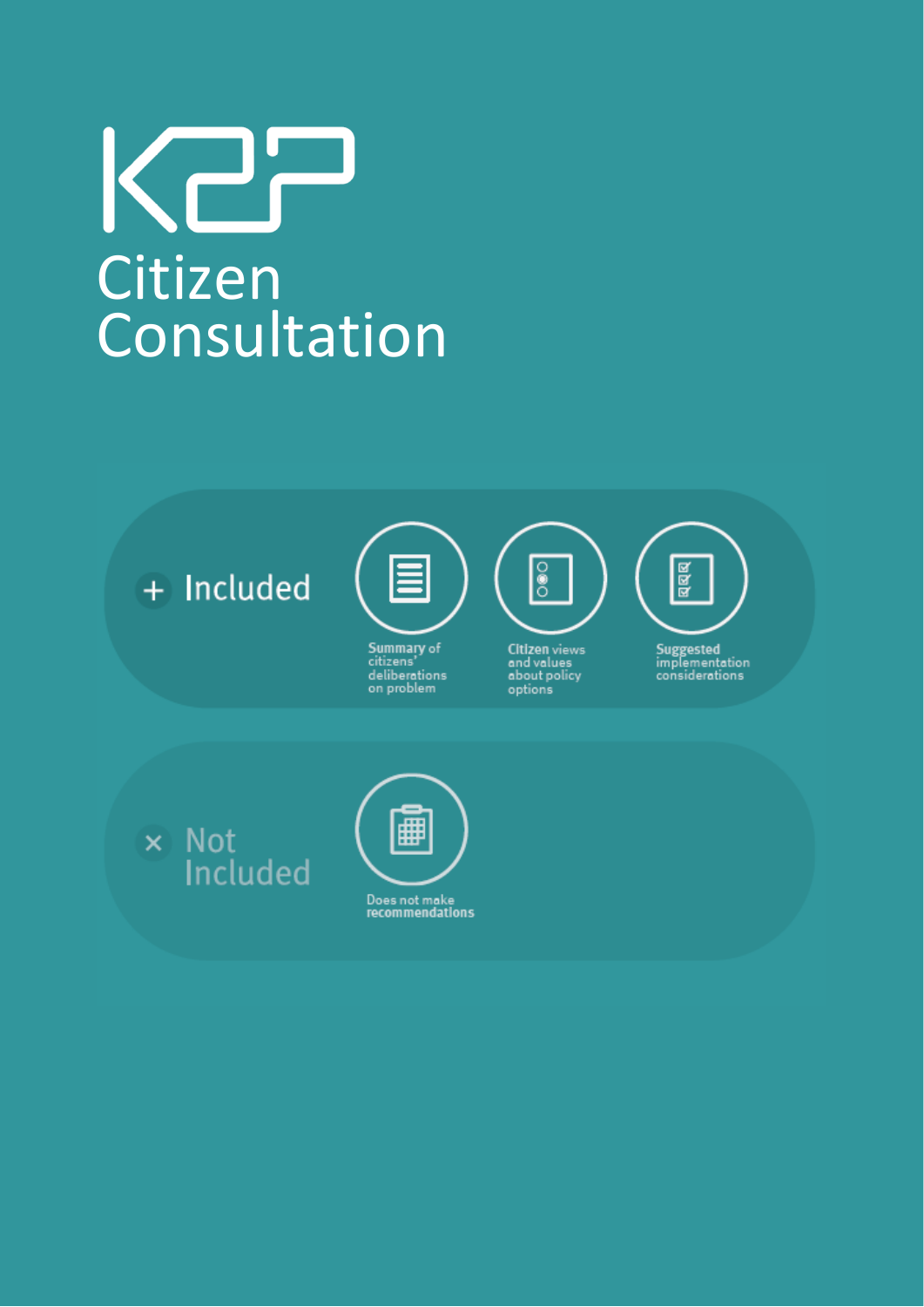

**Faculty of Health Sciences** Knowledge to Policy | K2P | Center

**K2P Citizen Consultation**

#### Promoting Effective School Policies for Childhood Overweight & Obesity Prevention in Lebanon

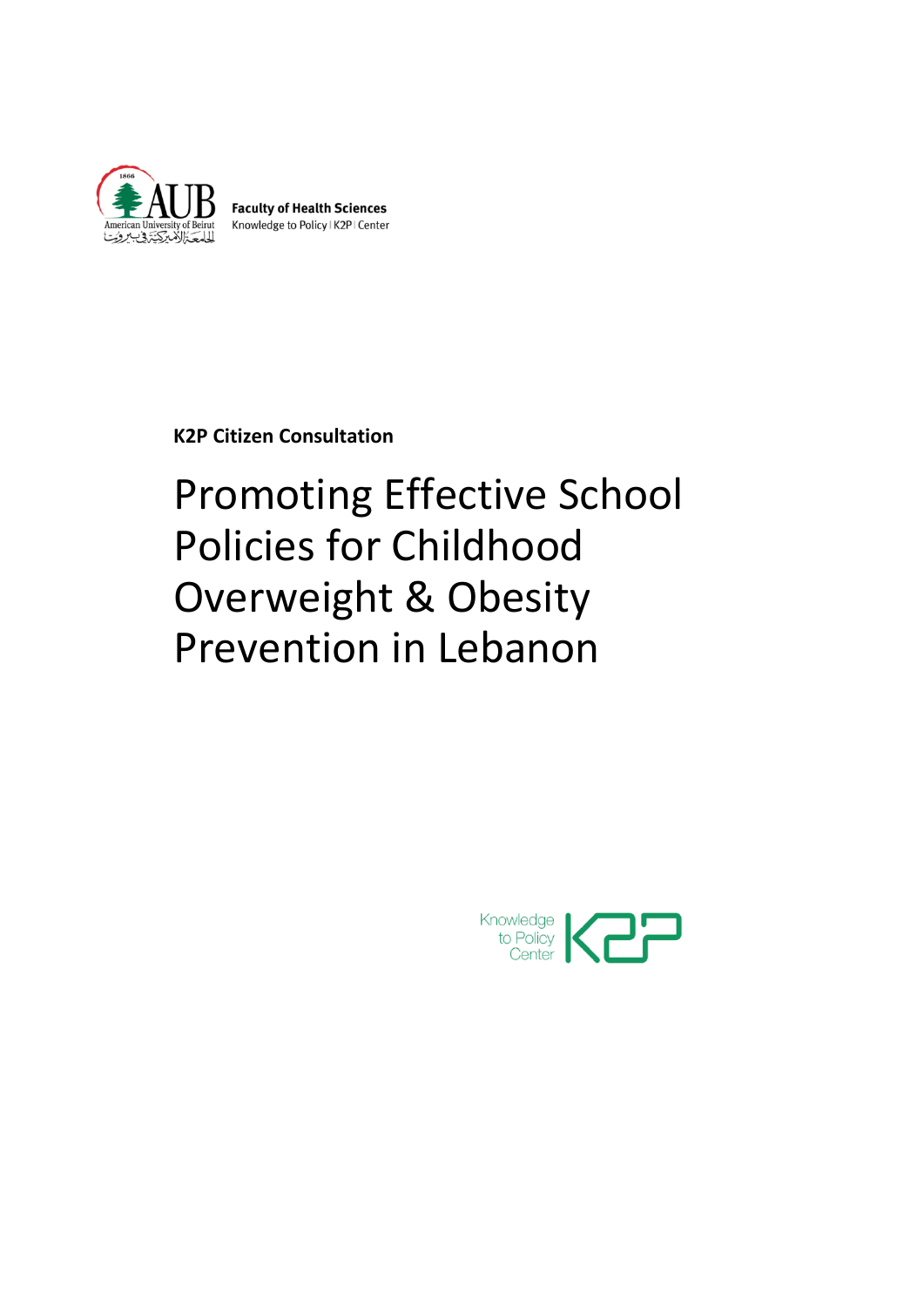#### **Authors**

Rana Saleh

#### **Funding**

IDRC provided initial funding to initiate the K2P Center

#### **Acknowledgements**

The K2P team wish to thank the Ministry of Public Health, the Ministry of Education and Higher Education for facilitating the process of reach to the local communities. K2P also wish to thank Haret Hrayk Municipality and PHCC, Kabelias PHCC, the Makassed Communal Health Bureau and PHCC in Akkar, and Jounieh Municipality for hosting and preparing for the Citizen Consultations.

The views expressed in the Citizen Consultation Summary are the views of the participants do not represent the views of the authors of the Citizen Consultation or K2P Center.

The authors wish to thank the K2P Impact Team: Dr. Rima Nakkash, Dr. Hala Ghattas, Dr. Linda Shaker Berbari and Mrs. Mitra Tauk for their valuable contributions to the process of conducting the Citizen Consultations.

#### **Citizen Consultations**

The Citizen Consultations on School Policies for Childhood Obesity and Overweight Prevention in Lebanon were held in different Lebanese governorates between 2016 and 2017. The Citizen Consultations ware facilitated by Ms. Rana Saleh, the Advocacy and Evidence Lead Specialist at K2P.

#### **Citation**

Saleh, R. K2P Citizen Consultations: School Policies for Childhood Obesity and Overweight Prevention in Lebanon. Knowledge to Policy (K2P) Center. Beirut, Lebanon; March 2019.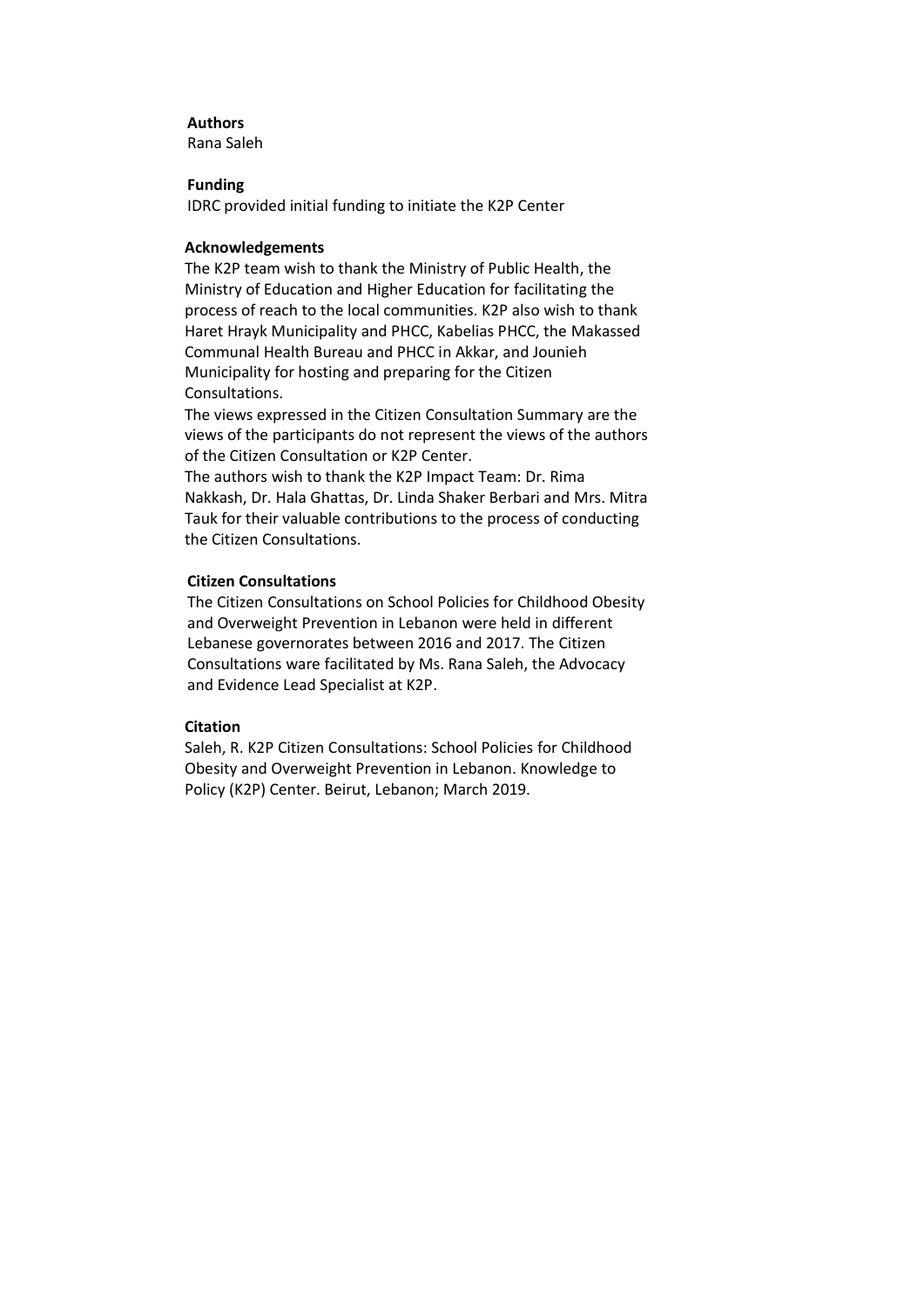#### **Contents**

| Deliberations about the problem 11                                                        |  |
|-------------------------------------------------------------------------------------------|--|
| Deliberations about Elements of a comprehensive<br>Approach for Addressing the Problem 15 |  |
|                                                                                           |  |
|                                                                                           |  |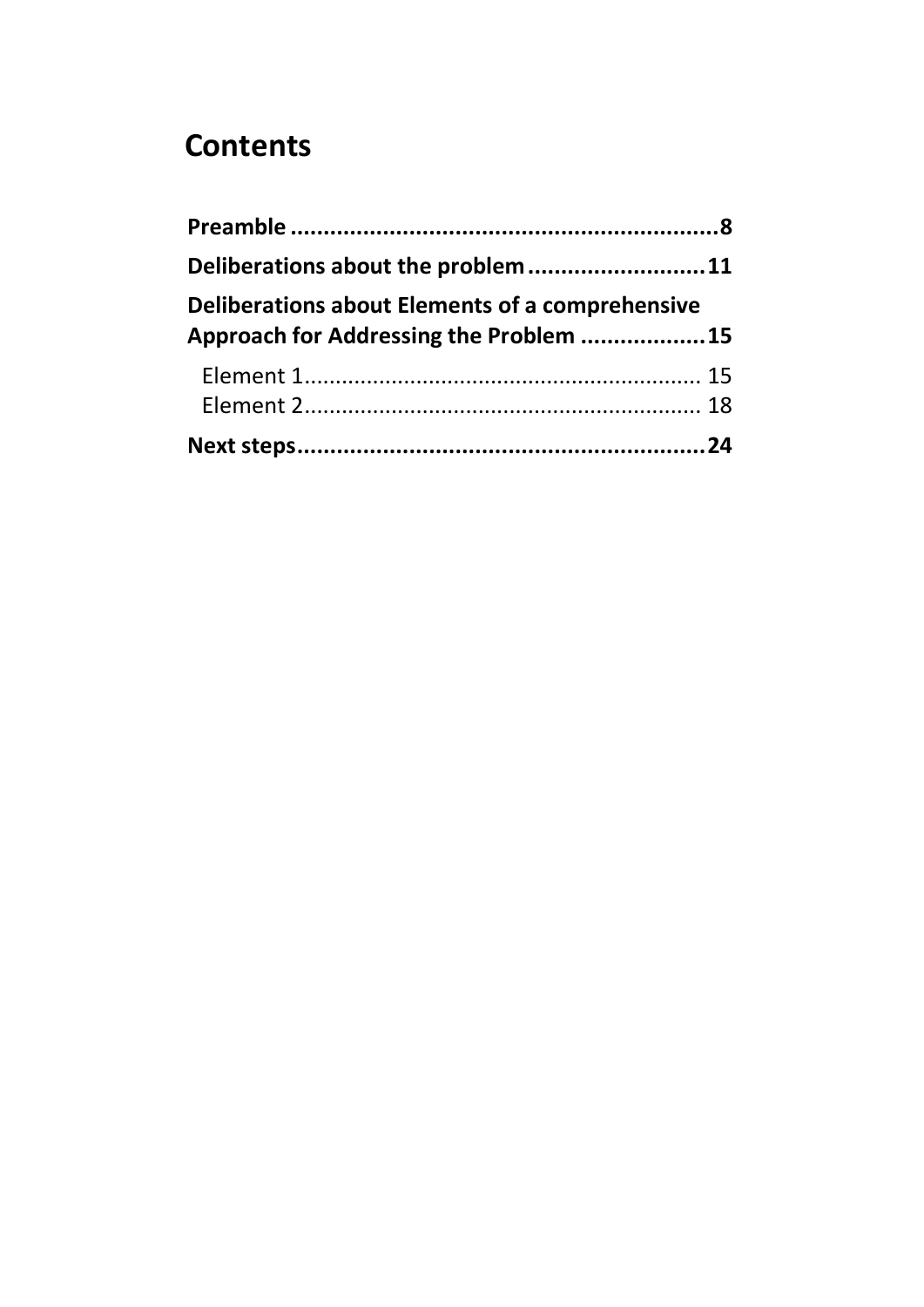# Content

- 
- 
- 
- 
- -
	- -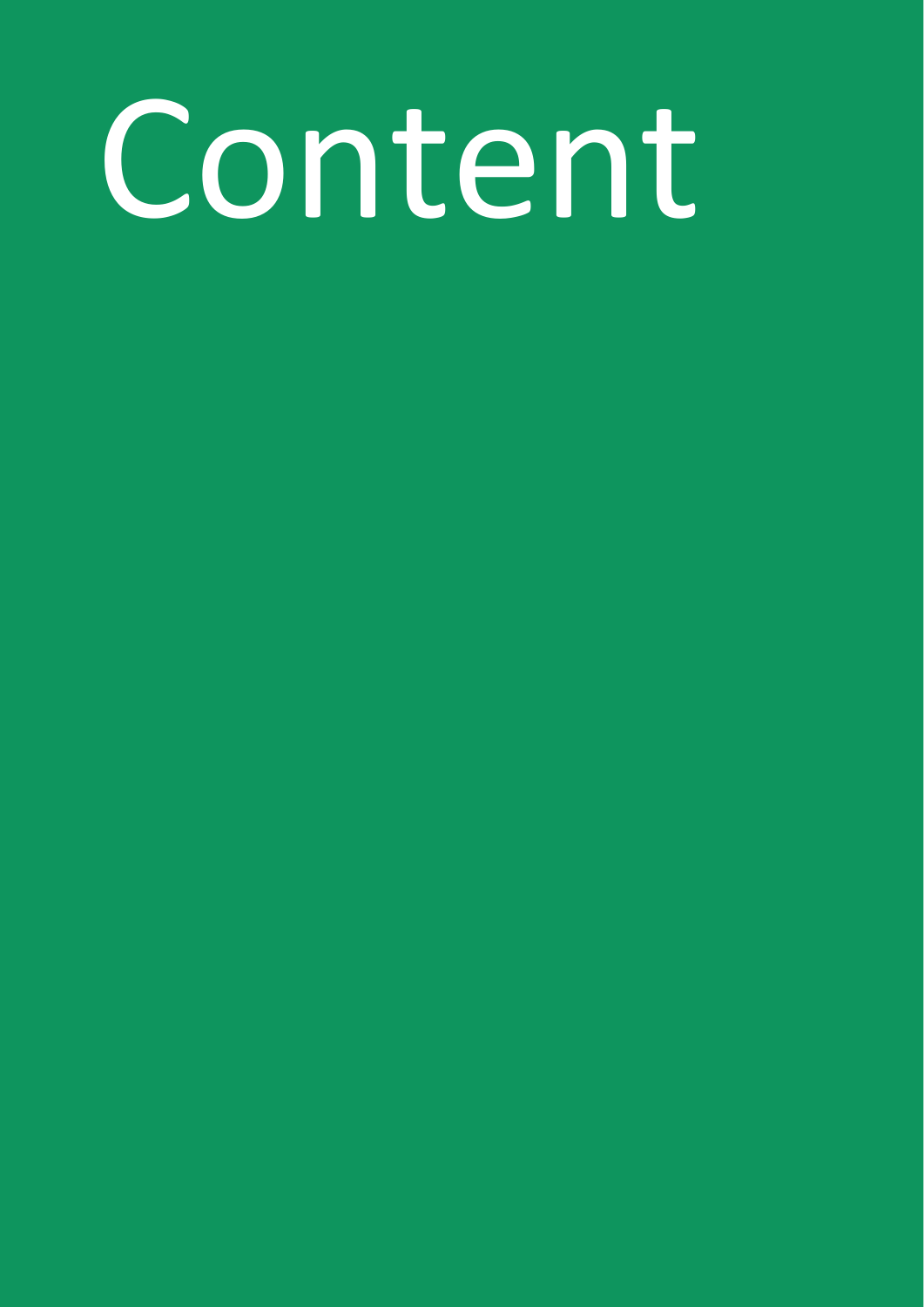#### <span id="page-7-0"></span>**Preamble**

K2P Center held four Citizen Consultations about school policies for childhood obesity prevention in Lebanon gathering around 71 citizens from different backgrounds including (table 1):

- $\rightarrow$  Public and Private school principals and teachers
- $\rightarrow$  Public and Private school canteen owners
- $\rightarrow$  Public and Private school nurse/health workers
- $\rightarrow$  Municipality/community representatives
- $\rightarrow$  Primary Healthcare Centre (PHC) representatives
- $\rightarrow$  Physicians, dietitians, and social workers
- $\rightarrow$  Parents
- $\rightarrow$  Children and Youth

About 76.6% were 30 years old and above (figure 2). The participants mostly had university degrees or an equivalent and higher education degree (73 %) (figure 3).

The Citizen Consultations were conducted in:

- $\rightarrow$  Haret Hrayk Municipality in collaboration with Haret Hrayk Primary Health care Center on Nov 7, 2016, Bbaabda Kaza, Mount Lebanon Governorate. A total of 14 citizens participated.
- $\rightarrow$  Kabelias Primary Health Care Center in collaboration with the Islamic Charity Society on April 26, 2017, West Bekaa Kaza, Bekaa Governorate. A total of 14 citizens participated.
- → Primary Health Care Center- Wadi Khaled in collaboration with the Makassed Communal Health Bureau on May 24, 2017, Akkar Kaza, North governorate. A total of 19 citizens participated.
- $\rightarrow$  Haret Sakher Public School in collaboration with Jounieh Municipality and the Union of Kesrwan Municipalities on Sep 30, 2017, Kesrwan Kaza, Mount Lebanon Governorate. A total of 26 citizens participated.

#### **B a c k g r o u n d t o t h e C i t i z e n C o n s u l t a t i o n s**

The K2P Citizen Consultations were convened in order to elicit citizen values, expectations and experiences around a high priority public health problem and its policy elements. This can support a full discussion of the contextual considerations of the research evidence about the policy elements in order to inform action of key stakeholders based on not only research evidence but also citizen values and expectations.

#### **Key features of the Citizen Consultations were:**

- 1) Addressing an issue currently being faced in Lebanon;
- 2) Focus on different underlying factors of the problem;
- 3) Focus on two elements of an approach for addressing the policy issue;
- 4) Informed by a pre-circulated K2P Evidence Bulletin that synthesized both global and local research evidence about the problem, elements and key implementation considerations in an engaging way using innovative data visualization videos;
- 5) Informed by a discussion about the full range of factors that can inform how to approach the problem and possible elements of an approach for addressing it;
- 6) Brought together citizens from different backgrounds who would be involved in or affected by future decisions related to the issue;
- 7) Engaged a facilitator to assist with the deliberations;
- 8) Allowed for frank, off-the-record deliberations by following the Chatham House rule: "Participants are free to use the information received during the meeting, but neither the identity nor the affiliation of the speaker(s), nor that of any other participant, may be revealed"; and
- 9) Did not aim for consensus. Participants' views and experiences and the tacit knowledge they brought to the issues at hand formed key input to the deliberations. The Citizen Consultations were designed to spark insights that can only come about when all of those who will be involved in or affected by future decisions about the issue can work through it together. The dialogue was also designed to promote action and advocacy by those who participate in the Consultations and by those who review the Citizen Consultations Summary.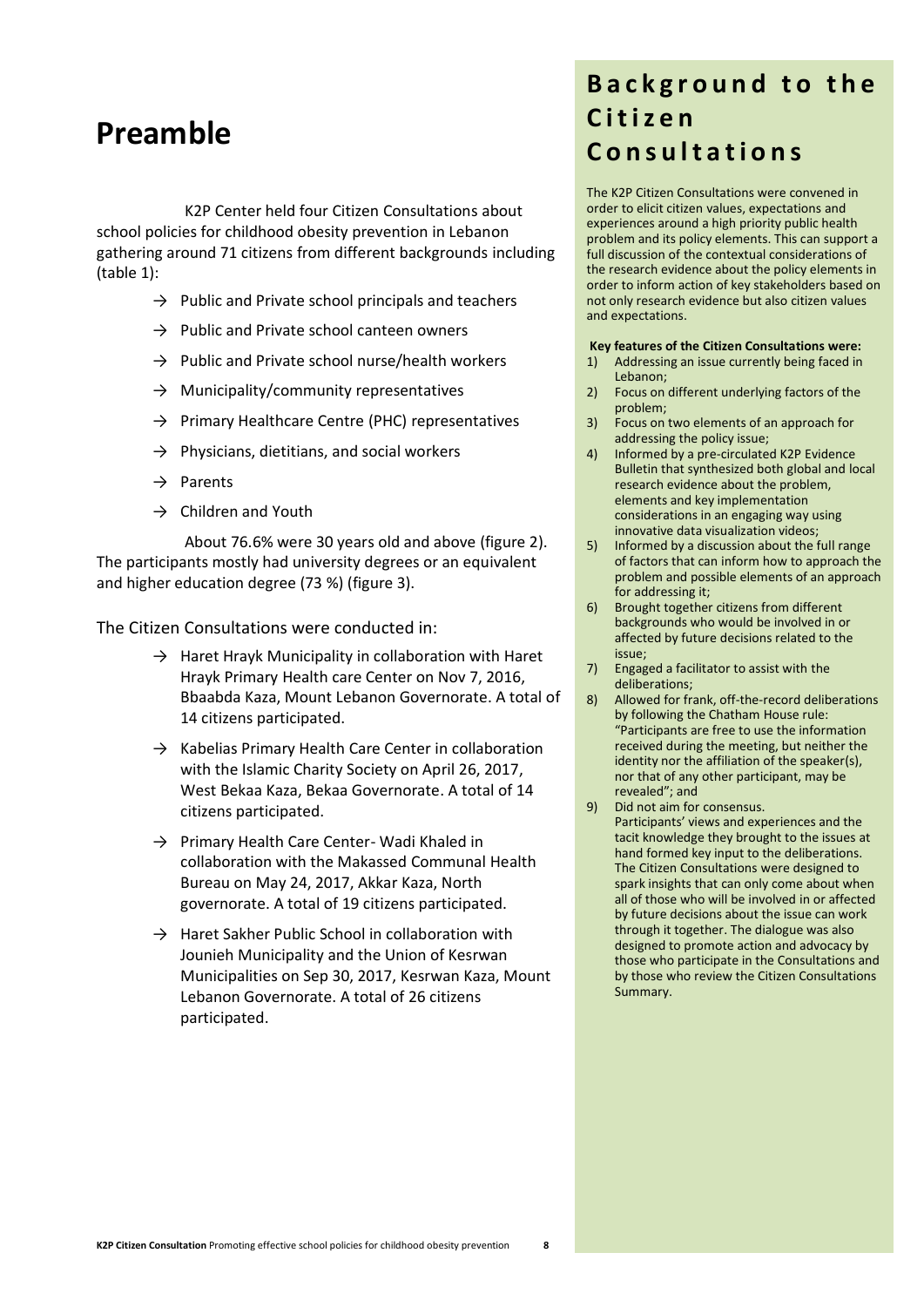#### **TABLE 1. Participant's occupational background**

|                                     | N(%)     |
|-------------------------------------|----------|
| Private school principal            | 5(12.8%) |
| Public school principal             | 3(7.7%)  |
| Teacher                             | 6(15.4%) |
| Health worker within school (nurse) | 9(23%)   |
| Municipality health committee       | 2(5.1%)  |
| Parents                             | 2(5.1%)  |
| <b>PHCC community committee</b>     | 2(5.1%)  |
| Students                            | 6(15.4%) |
| Canteen owners                      | 2(5.1%)  |
| <b>Others</b>                       | 2(5.1%)  |
| Total*                              | 57       |

\*57 filled in the evaluation forms out of 71 participants in total



**Figure 2\*\*\*. Participant's age ranges**

\*\*\*49 filled in the evaluation forms out of 71 participants in total



#### **Figure 1\*\*. Participant's educational status** \*\*48 filled in the evaluation forms out of 71 participants in total



**Figure 3\*\*\*. Participants receiving the evidence bulletin ahead of time**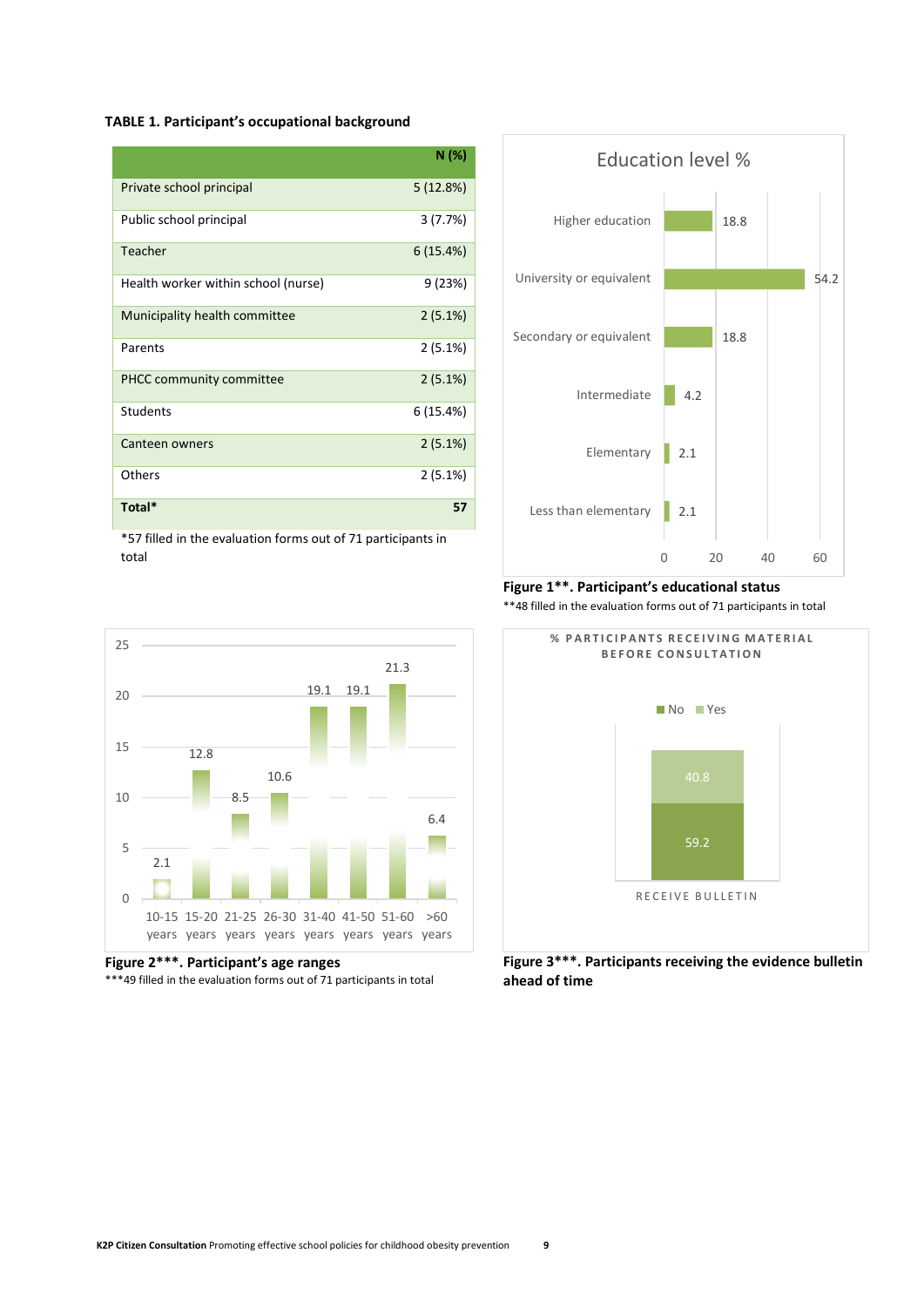A K2P Evidence Bulletin (Figure 4) that includes an infographic describing the problem of childhood obesity in Lebanon, its consequences, the underlying factors and the recommended policy elements, was circulated by the respective partner municipality or PHC to the participants prior to the date of the consultation (figure 3). Nonetheless, only 40.8% of the participants stated that they received the bulletin ahead of time. Innovative Data visualization tools and videos were used at the time of the Citizen Consultation to describe the problem and the underlying factors as well.

The Citizen Consultations were facilitated by Ms. Rana Saleh, the Advocacy and Evidence Lead Specialist at K2P Center.



<span id="page-9-0"></span>**Figure 4.** K2P Evidence bulletin on School Policies for Childhood Obesity and Overweight Prevention in Lebanon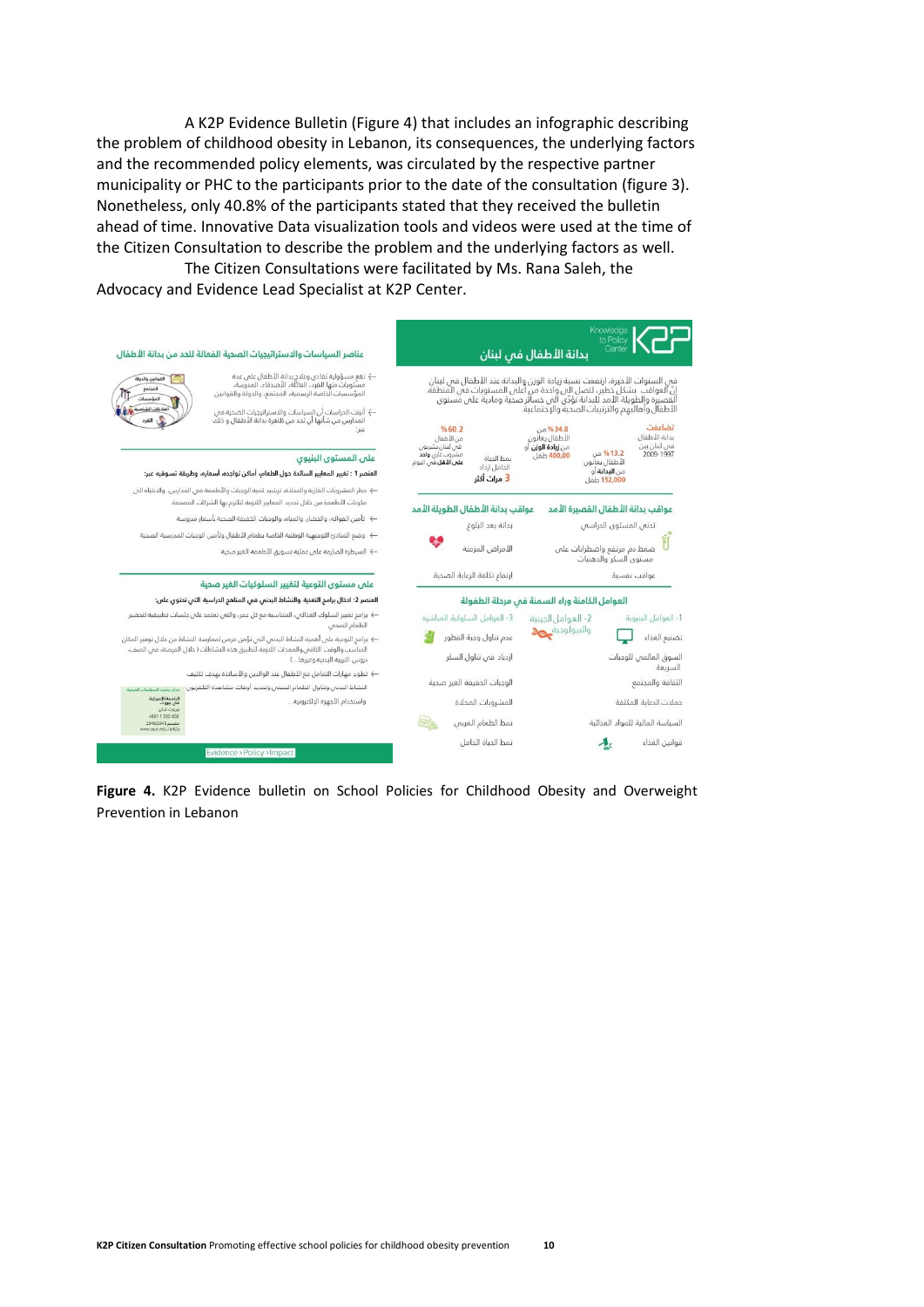#### **Deliberations about the problem**

#### **The Problem**

The participants in the four Citizen Consultations from different Lebanese governorates ascertained that childhood obesity is a critical public health concern that should be addressed early on to prevent further consequences. They believed that the problem of childhood overweight and obesity was evident in their communities, schools and diet clinics in the PHCs. According to their observations, boys were more prone to obesity. On the other hand, girls were engaging in restrictive dietary practices and suffering from eating disorders as a result of societal influences and body image expectations.

The participants also raised concerns about aggressive behavioural problems such as bullying. Furthermore, they believed that obese children had inferior school performance compared to their counterparts.

#### **Underlying factors**

The participants discussed a wide range of underlying factors leading to childhood obesity adding multiple levels to its complexity. Individual, biological, family, community, social, school, policy and system level underlying factors were shared. The lack of awareness about the role and contribution of each of the abovementioned levels to the problem and the possible solutions was highlighted as critical issues that should be addressed.

The deliberations covered the importance of **individual behaviours** leading to childhood overweight and obesity. These behaviours include skipping breakfast at home and compensating with junk food and unhealthy snacks from the school, reduced physical activity, sedentary lifestyle, and increased reliance on technology and screen time. Furthermore, psychological factors and eating disorders can affect child's weight and body image. Participants also mentioned the biological and hereditary underlying factors that are under-estimated, under-recognized and poorly addressed.

Nonetheless, the discussions at the four citizen consultations across different governorates highlighted the importance of going beyond blaming underlying factors at the individual level but rather tackling the structural, environmental and social underlying factors of obesity and unhealthy lifestyle habits and behaviours.

#### *Parental Level*

The parents' lack of health literacy and awareness about their children's weight problems and healthy eating habits lead to inappropriate feeding practices at the household level. Some of these inappropriate practices include:

- $\rightarrow$  Denying the presence of overweight and obesity among their children;
- $\rightarrow$  Shaming and blaming and starting restrictive dietary practices for their overweight or obese children;
- $\rightarrow$  Allowing children to skip breakfast;
- $\rightarrow$  Sending children to school with unhealthy meals and snacks;
- $\rightarrow$  The increased reliance on packaged, ready-made and fast food;
- $\rightarrow$  Allowing soft drinks to accompany meals;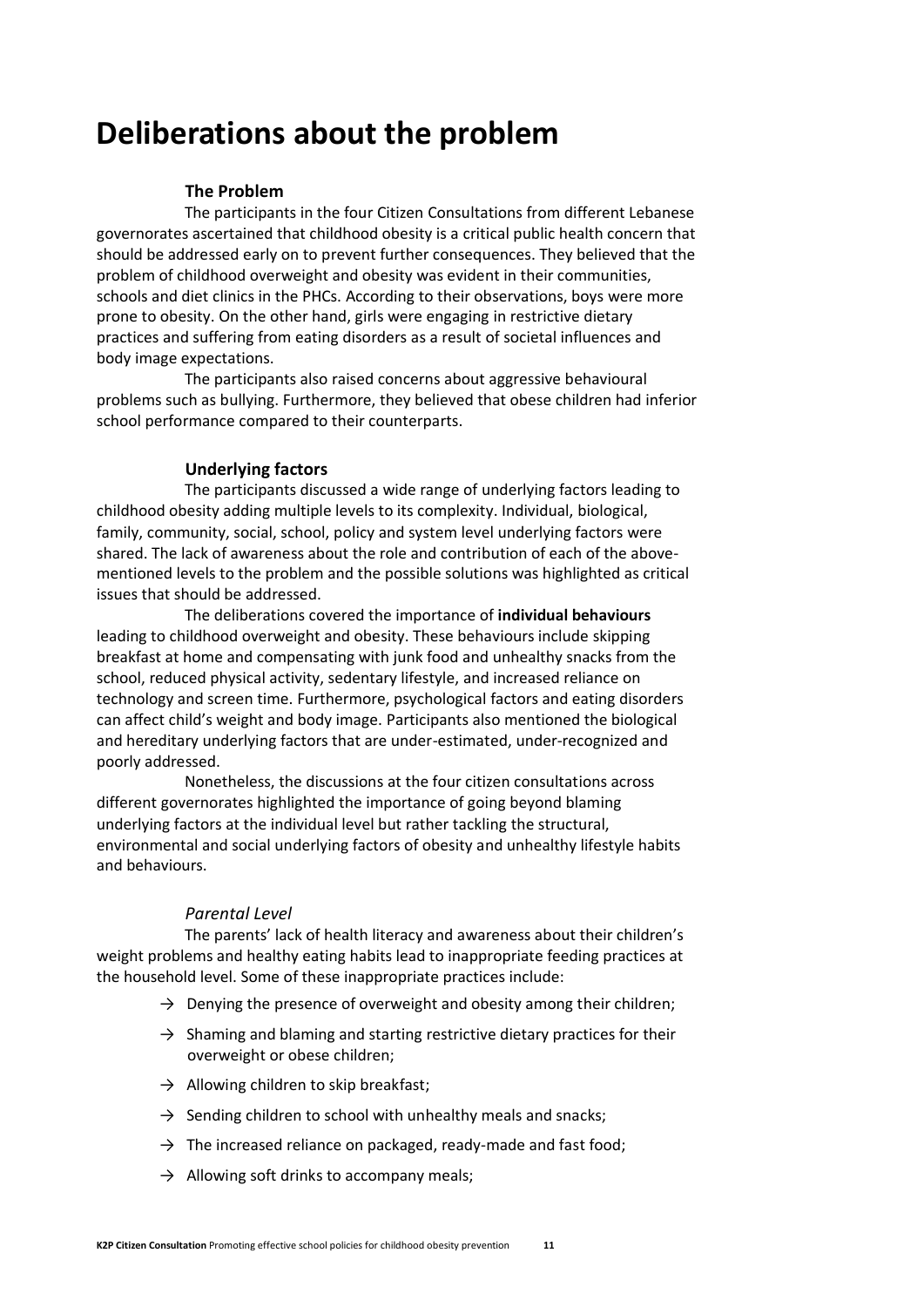- $\rightarrow$  Using food as a reward;
- $\rightarrow$  Unhealthy parents' eating habits as role models;
- $\rightarrow$  Lack of proper scheduling for family meals and overfeeding children;
- $\rightarrow$  Not motivating children to be physically active and lack of control over children's screen time;
- $\rightarrow$  Reduced or no breastfeeding and introducing formula milk early on in child's life.

On the other hand, the participants acknowledged the factors that might contribute to the above-mentioned inappropriate practices. Parents' employment, especially the mother's employment, leads to the lack of sufficient time to prepare healthy meals and follow up on their children's eating habits. Furthermore, the lack of financial means was also seen as an underlying factor for the inability to provide the healthy alternative, especially that these are more expensive in Lebanon. Parents' educational level might also affect, in some cases, the family's lifestyle in general and the eating habits in specific. Moreover, the participants consistently mentioned that the presence of family problems, such as divorce, was observed among children with weight problems.

#### *School Level*

Furthermore, the participants discussed the role of schools in the problem of childhood obesity. Less time for physical activity is given at schools due to substituting the physical education classes for other classes and the unavailability of specialized physical education teachers. The absence or lack of appropriate playgrounds in schools prevent children from being physically active during recess. Additionally, the short recess time is not enough to eat and play, so children prefer to eat ready-made easy calories rather than proper meals to save time for playing. The excessive availability of unhealthy food and snacks in school canteens further exacerbates this problem. This problem varies in degree between schools. Some schools have healthy choices and stricter rules on the food allowed from home and in canteens. However, other schools do not have policies, proper implementation of available policies and/or monitoring for the food available in schools. Even though a ministerial decision exists to control the food allowed in the public school canteens, however, various stories were shared on the sub-optimal implementation and monitoring where some schools manage to change the food products only at the time of inspections. Furthermore, school principals voiced their lack of authority over the canteens' food choices or the food brought from homes. Others mentioned that school management in fact receives a share of the sales of the canteens and unless this financial link is broken, school principals will not have the incentive to prevent canteens from getting unhealthy food to schools especially that healthy food is more expensive and brings in less revenue.

The participants also discussed the importance of including healthy nutrition and life skills sessions into the curriculum. Currently, the curriculum is loaded with educational sessions with no time for nutrition and life skills sessions. Recently, 5 hours were added to curriculum without no consideration for health and nutrition sessions.

#### *Structural and Social Level*

Other structural and cultural underlying factors were also shared. Fast food, competitive food and unhealthy snacks are affordable and accessible in retails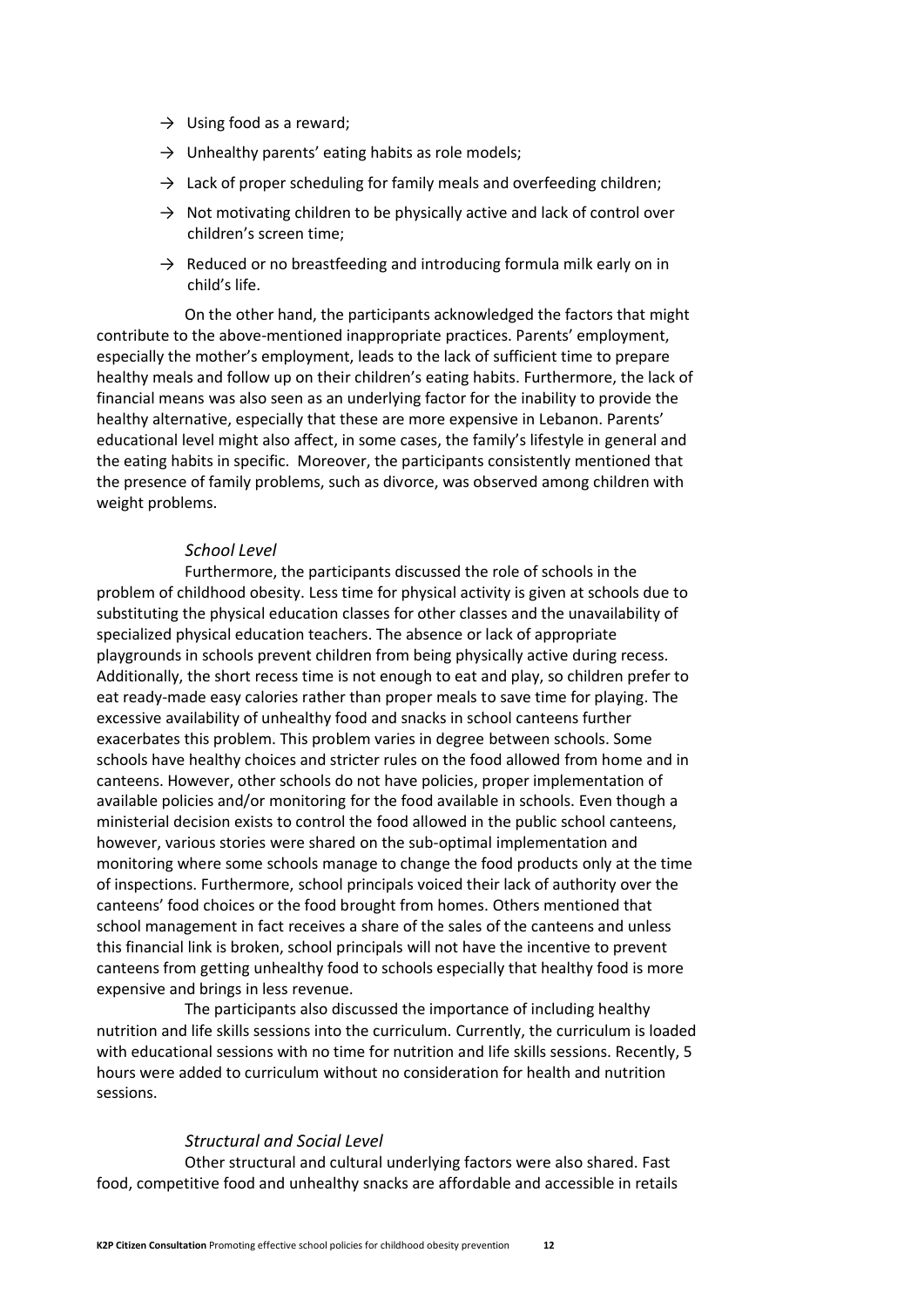stores around school proximity. Furthermore, street food vendors cross the school property and provide children with the snacks that they crave even above the fences and behind the gates. School principals believed that they have no authority to control those outside factors affecting children's eating habits and municipalities are not controlling the sales of these competitive food around schools. Additionally, communities, especially in cities, lack green and safe open spaces for children to be physically active. The lack of urban planning and safe sidewalks makes it difficult for children to walk back and forth from their schools. The unavailability of free or affordable afterschool activities further contributes to children's inactivity. Furthermore, the participants discussed the lack of security and the non-resting political turmoil causing a fear to send children alone to schools. Rural area participants also believed that the lack of integration programs between the refugees and the host communities along with the huge and uncontrolled influx of Syrian refugee to their villages led to less freedom and security in commuting.

The participants also discussed the effect of globalization on the nutritional transition and the western dietary patterns adopted by the Lebanese children. This is aggravated by the excessive marketing and advertisement of unhealthy food and drinks everywhere children go, especially by celebrities the children idolize.

Additionally, the participants deliberated around the effect of culture on childhood obesity. Cultural believes that chubbiness is healthy and the effect of the extended family on children's eating habits were common factors in normalizing obesity and the unhealthy eating habits among children. Furthermore, the participants believed that child marriage might be also contributing to the problem of childhood obesity. When a girl gets married early, she has fewer chances of completing her education and this has an effect on the way she raises her children.

The participants considered the government responsible for the unavailability and lack of proper implementation of the policies and legislations needed to prevent childhood obesity. The healthcare workers believed that the government is mainly focusing on the undernutrition rather than the over nutrition problem in Lebanon. According to the participants, the government should monitor and control the food available in markets and schools in terms of its constituents, affordability and marketing.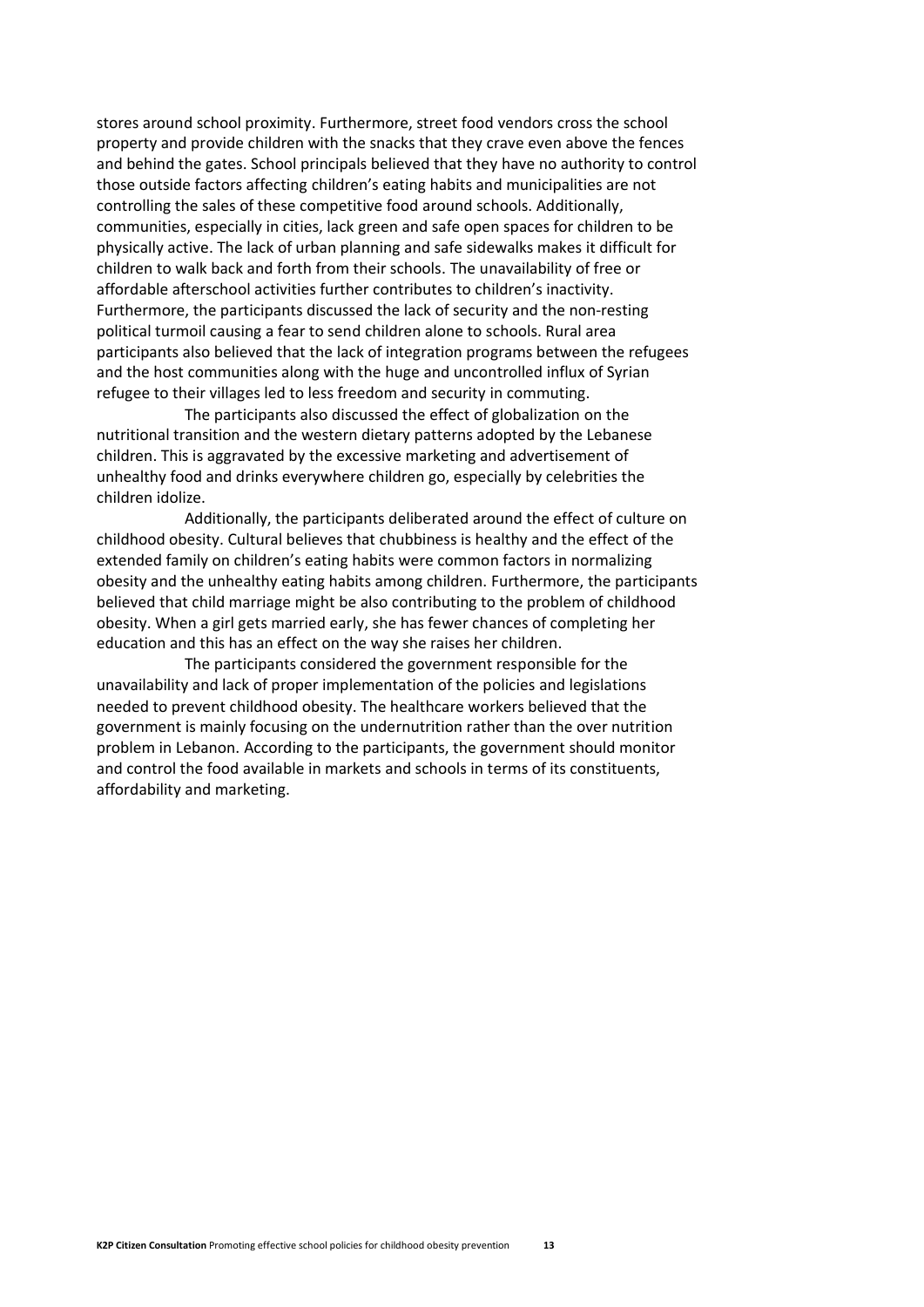## **Deliberation**

- s
	-
	-
- 
- 
- 
- 
- 
- 
- - -
		- - - -
					-
- -
- -
- - -
	-
- -
- 
- 
- - -
		-
		-
		-
		- -
		- -
	- -
- -
	-
- 
- 
- 
- 
- 
- 
- 
- 
- 
- 
- 
- 
- 
- 
- 
- 
- 
- 
- 
- 
- 
- 
- 
- 
- 
- 
- 
- 
- 
- 
- 
-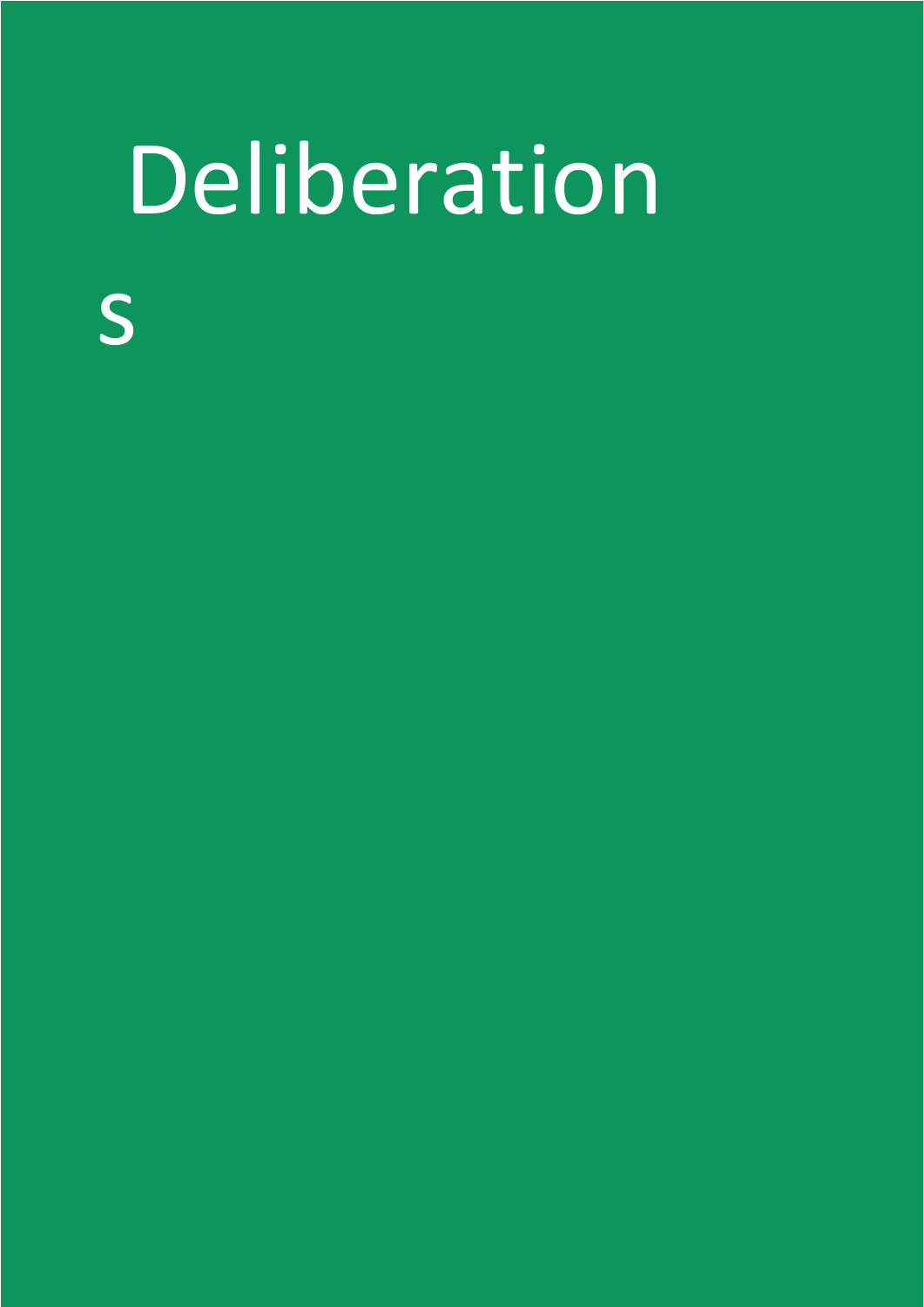#### <span id="page-14-0"></span>**Deliberations about Elements of a comprehensive Approach for Addressing the Problem**

The Citizen Consultations participants discussed the two elements that were examined in the Evidence Bulletin and deliberated around the key features that should be present in school policies to prevent childhood obesity. The deliberations also covered the key barriers and facilitators for the proper implementation of the two policy elements.

#### <span id="page-14-1"></span>**Element 1**

#### *Controlling the Standards and the Availability, Accessibility and Affordability of the Food and Drinks in the Canteens, Vending Machines and School Cafeterias*

Participants in the citizen consultations ascertained the need to change the school environment and make it healthier. Changes in the school food environment should be in-line with the nutrition education programs provided for the children and their parents. Restricting the availability and accessibility of unhealthy food in schools while increasing the availability and accessibility of healthy food in school canteens/vending machines/ and cafeterias is key to prevent childhood obesity at schools. In order to push forward for a healthier environment in schools, governments should enforce strong regulations to ban unhealthy and provide healthy food in schools. This enforcement should be accompanied by a strong monitoring and a penalty system to ensure the proper implementation. Even though a ministerial decision is in place, however, some schools ascertained that it was either not implemented, or requires more monitoring. Furthermore, schools principals believed that they are not sufficiently knowledgeable about what school canteens should contain and the government, along with the specialists in the field, should provide a standardized list of food that should be available in schools based on national nutrition guidelines for children. These guidelines, in turn, should be contextualized and adapted to the Lebanese context. On the school level, schools should forbid students from bringing unhealthy food from their homes and provide a list for a healthy school-lunch box. Furthermore, the participants suggested providing school meals, sessions for parents and children on reading labels and banning food advertisement in schools. While some participant believed that children should learn how to choose the healthy food by reading labels, others believed that all unhealthy food should be completely banned from schools.

The participants discussed the barriers and facilitators for the first element (Table 1).

**Table 1.** Barriers and Facilitators for implementing policies to Control the Standards and the Availability, Accessibility and Affordability of the Food and Drinks School Canteens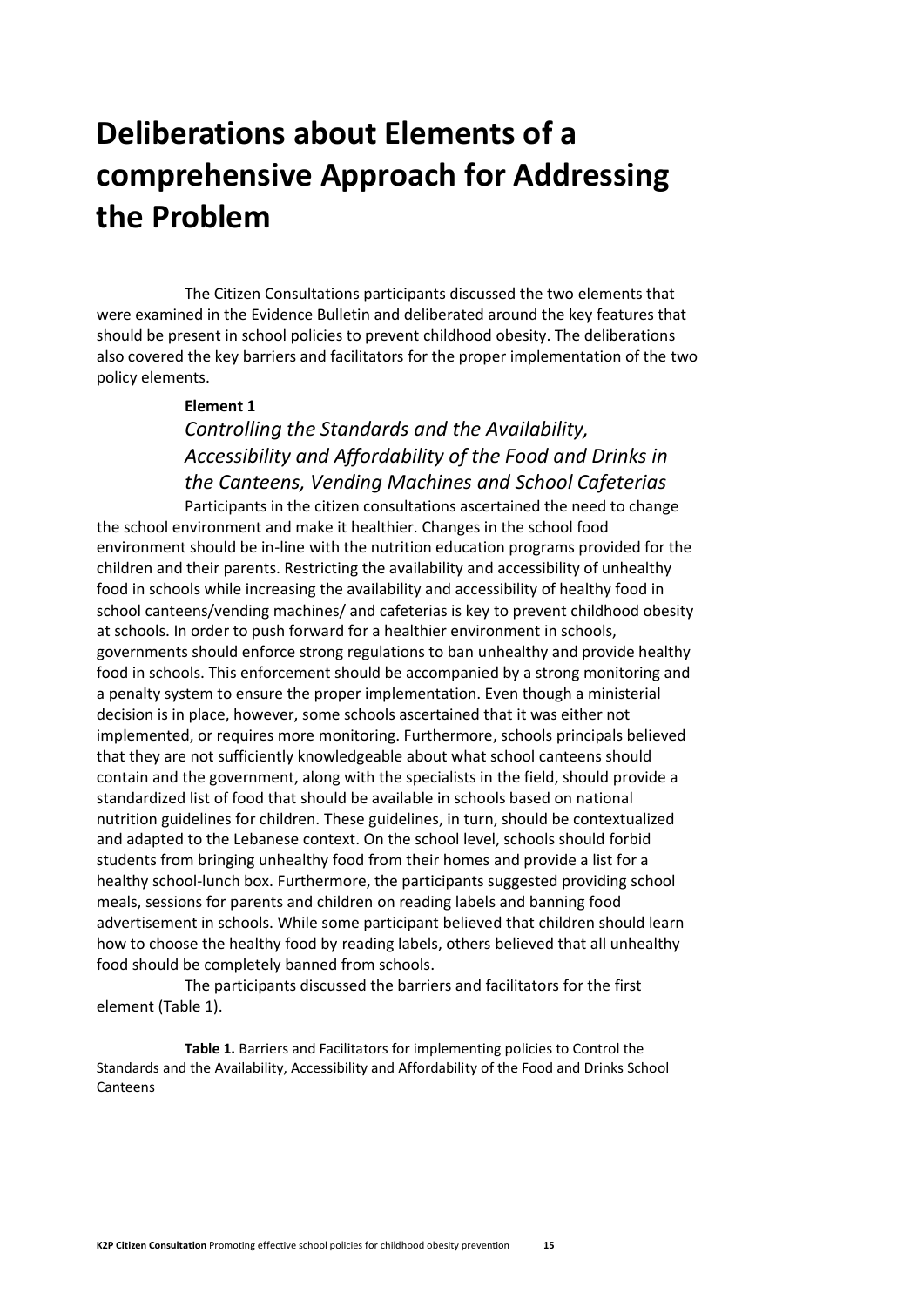|                         | <b>Barriers</b>                                                                                                                                                                                       | <b>Facilitators</b>                                                                                                                      |
|-------------------------|-------------------------------------------------------------------------------------------------------------------------------------------------------------------------------------------------------|------------------------------------------------------------------------------------------------------------------------------------------|
| <b>Individual level</b> | Tasty products are the non-<br>healthy ones<br>Children compensate by<br>bringing unhealthy food<br>from outside or eating the<br>unhealthy outside the<br>school                                     | Any new products from industries<br>should be tasty or it won't be<br>appealing for children                                             |
|                         |                                                                                                                                                                                                       | Providing guidelines and specifications<br>for the products to be allowed in<br>schools for the industries and monitor<br>their products |
|                         | Children in public schools<br>have low allowance that<br>cannot afford healthy food.<br>Children don't eat breakfast<br>at home                                                                       | Ensure the availability of healthy<br>alternatives                                                                                       |
|                         |                                                                                                                                                                                                       | Nutrition awareness should support<br>the change in the environment                                                                      |
|                         |                                                                                                                                                                                                       | Secure funding sources to provide<br>school meals                                                                                        |
|                         |                                                                                                                                                                                                       | Allow schools to start at 9 am                                                                                                           |
| Family                  | Cost of healthy eating might<br>lead to increases in the<br>level<br>tuition fees or the daily<br>allowance for children<br>Providing children with<br>unhealthy school-lunch box<br>Women employment | Agree on the changes of the school<br>food environment with the parents                                                                  |
|                         |                                                                                                                                                                                                       | Provide guidelines for the healthy<br>school-lunch box                                                                                   |
|                         |                                                                                                                                                                                                       | Monitor the food children get from<br>outside the school                                                                                 |
|                         |                                                                                                                                                                                                       | Increase parents' awareness on healthy<br>eating and reading labels                                                                      |
|                         |                                                                                                                                                                                                       | Previous school efforts to give time for<br>children to eat and notify parents on<br>the school-lunch box proved to be<br>effective      |
|                         |                                                                                                                                                                                                       | Mothers should cook for their children                                                                                                   |
|                         |                                                                                                                                                                                                       | Parents should not eat unhealthy foods<br>in front of their children                                                                     |
| <b>Community level</b>  | Availability of unhealthy<br>food in shops around<br>schools<br>Peer pressure                                                                                                                         | Set laws to control canteens outside<br>schools                                                                                          |
|                         |                                                                                                                                                                                                       | Municipalities to monitor the shops<br>outside schools                                                                                   |
|                         |                                                                                                                                                                                                       | Train children and parents to<br>encourage each other to follow<br>guidelines                                                            |
| Professional<br>level   | School meals require extra<br>attention and staff                                                                                                                                                     | <b>Train teachers</b>                                                                                                                    |
| Organizational<br>level | Canteens are so crowded<br>and children barely can                                                                                                                                                    | Setting rules for canteen structure and<br>monitor them                                                                                  |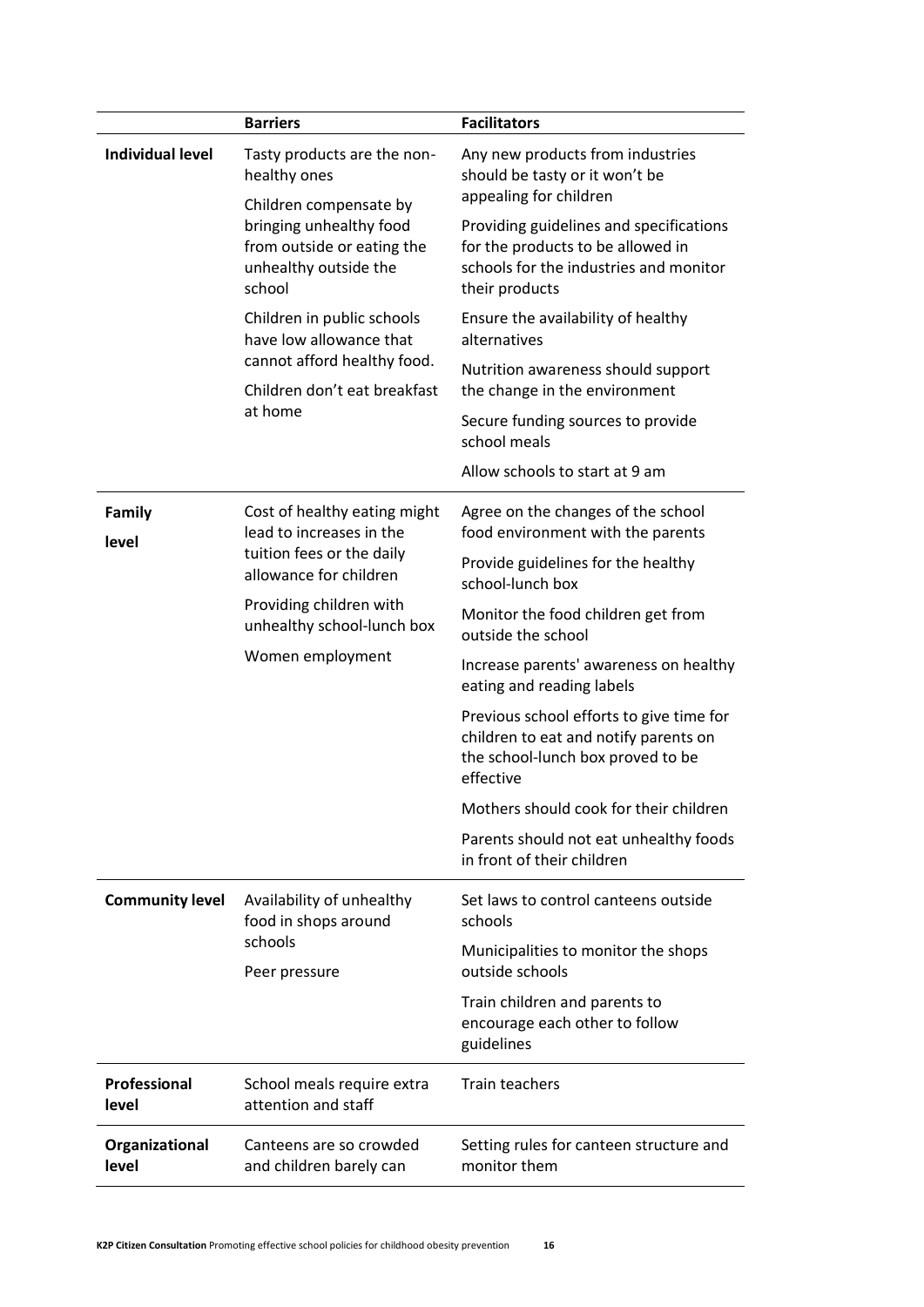|                              | <b>Barriers</b>                                                                                                                                     | <b>Facilitators</b>                                                                                                                            |
|------------------------------|-----------------------------------------------------------------------------------------------------------------------------------------------------|------------------------------------------------------------------------------------------------------------------------------------------------|
|                              | reach their turn to choose<br>fast and leave                                                                                                        | Provide financial support for schools to<br>change their environment                                                                           |
|                              | Presenting healthy food by<br>canteens costs more                                                                                                   | School meals should not be contracted<br>to non-credible sources                                                                               |
|                              | In some schools, the profit<br>from kiosks go back to the                                                                                           | School principals have the authority to<br>set rules for canteen owners                                                                        |
|                              | schools.<br>When the kiosk is paying<br>rent for the school, the<br>school cannot force policies<br>on them.                                        | Unless the link between school<br>principals and canteens is broken,<br>school management will not have an<br>incentive to set stringent rules |
|                              | Some kiosks pay rent to the<br>license holder of the school<br>who might be different from<br>the school management                                 | Strict monitoring and penalty system<br>for non-compliant canteens and<br>schools with the national regulations                                |
|                              |                                                                                                                                                     | Breaks should be apart to be suitable<br>for 2 meals                                                                                           |
|                              | Water in schools come from<br>untrusted sources, no<br>regular monitoring                                                                           | Payment of school breakfast/lunch can<br>be through tuition fees                                                                               |
|                              | Schools are not equipped<br>with kitchen for school                                                                                                 | Healthy food prices should be<br>reasonable                                                                                                    |
|                              | meals<br>Noncompliance of canteen<br>owners with the decisions                                                                                      | Increase availability of free water and<br>provide water filters for schools and                                                               |
|                              |                                                                                                                                                     | conduct regular testing                                                                                                                        |
|                              | Banning advertising and<br>marketing decision should<br>come from the owner of the<br>school (license holder) not<br>only from school<br>management | School asking children to bring list of<br>allergies/medical conditions                                                                        |
| <b>System level</b><br>crops | Celebrities advertising<br>unhealthy food and<br>beverages                                                                                          | Strong regulation and enforcement of<br>guidelines to food manufacturers by<br>the government                                                  |
|                              | Industries are powered or<br>owned by policy makers and                                                                                             | Work on stopping the advertising<br>nationally not only in schools                                                                             |
|                              | decision makers<br>The interest of huge food                                                                                                        | Improve water pipes quality in the<br>municipalities                                                                                           |
|                              | industries                                                                                                                                          | Ministry of agriculture to monitor                                                                                                             |
|                              | Polluted irrigating water and<br>pesticides on agricultural                                                                                         | crops (pesticides) and educate<br>farmers on proper agricultural<br>practices                                                                  |
|                              | Other NGOS are providing<br>unhealthy snacks for<br>children, especially refugees                                                                   | Coordinate the efforts between<br>different ministries and organizations                                                                       |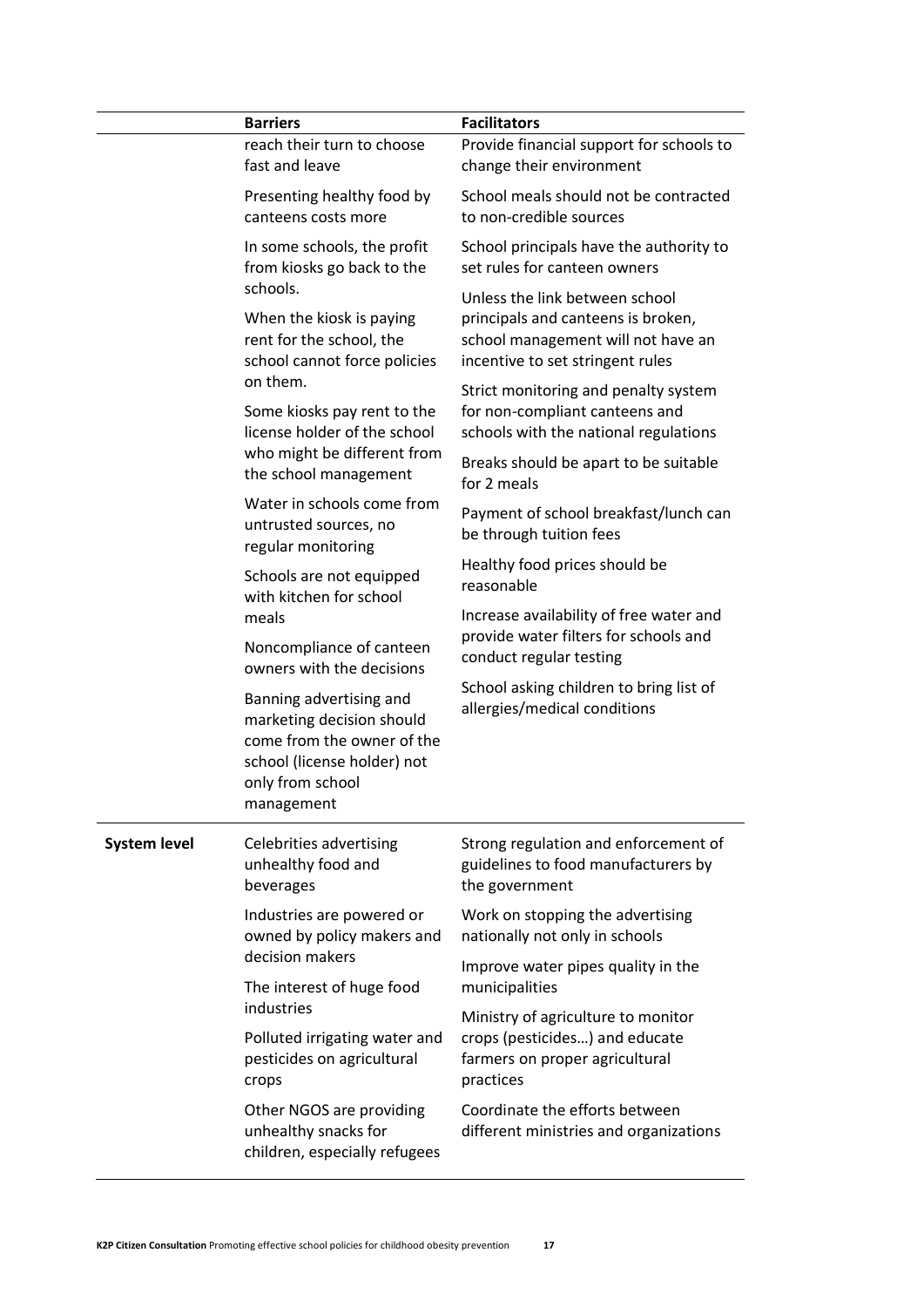#### **Barriers Facilitators**

Smuggling agricultural crops from Syria that are grown in polluted soil from the war

The regulations from the ministry of education are not implemented consistently in public and private schools

#### **Element 2**

#### *Integrating Nutrition and Physical Activity Behavioural Change Programs in the School Curricula*

<span id="page-17-0"></span>The participants in the four Citizen Consultations ascertained the importance of preventing obesity at an early age. They suggested that nutrition and physical education programs at schools are beneficial in improving the children's awareness around the problem of childhood obesity and the ways to maintain a healthy lifestyle to prevent it. Previous individual school efforts to design and implement health awareness sessions have been proven to be effective and can be scaled up. However, the programs should not be considered as an addition to the classes provided at schools. These programs should be sustainably included in different classes within the curriculum along with separate sessions provided by the health educators at schools to implement what students have learned in the classes. The participants recommended that the government should set a policy to change the current curriculum to include sessions around health and life skills for children. The last update to the curriculum was in the 1997 and the health education sessions were not integrated to the curriculum back then. These sessions were set to be provided as extra add-on sessions by the health educators at schools. However, those sessions are not properly implemented and the health educators are either not well-trained or not given the time needed to provide these sessions adequately. Furthermore, the participants ascertained that any policy to change the school environment should be accompanied with awareness sessions to convince the children and their parents with such a change. These programs should be:

- $\rightarrow$  Incorporated in the curriculum to be accessible for all children and to ensure sustainable implementation
- $\rightarrow$  Conveyed in different forms at multiple times and not only in the science class: multiple classes, school plays, school activities, contests, games and competitions and other community and municipality activities
- $\rightarrow$  Designed as interesting, interactive and age and gender appropriate activities
- $\rightarrow$  Provided by trained teachers, dietitians, and/or health workers
- $\rightarrow$  Regularly updated, monitored and evaluated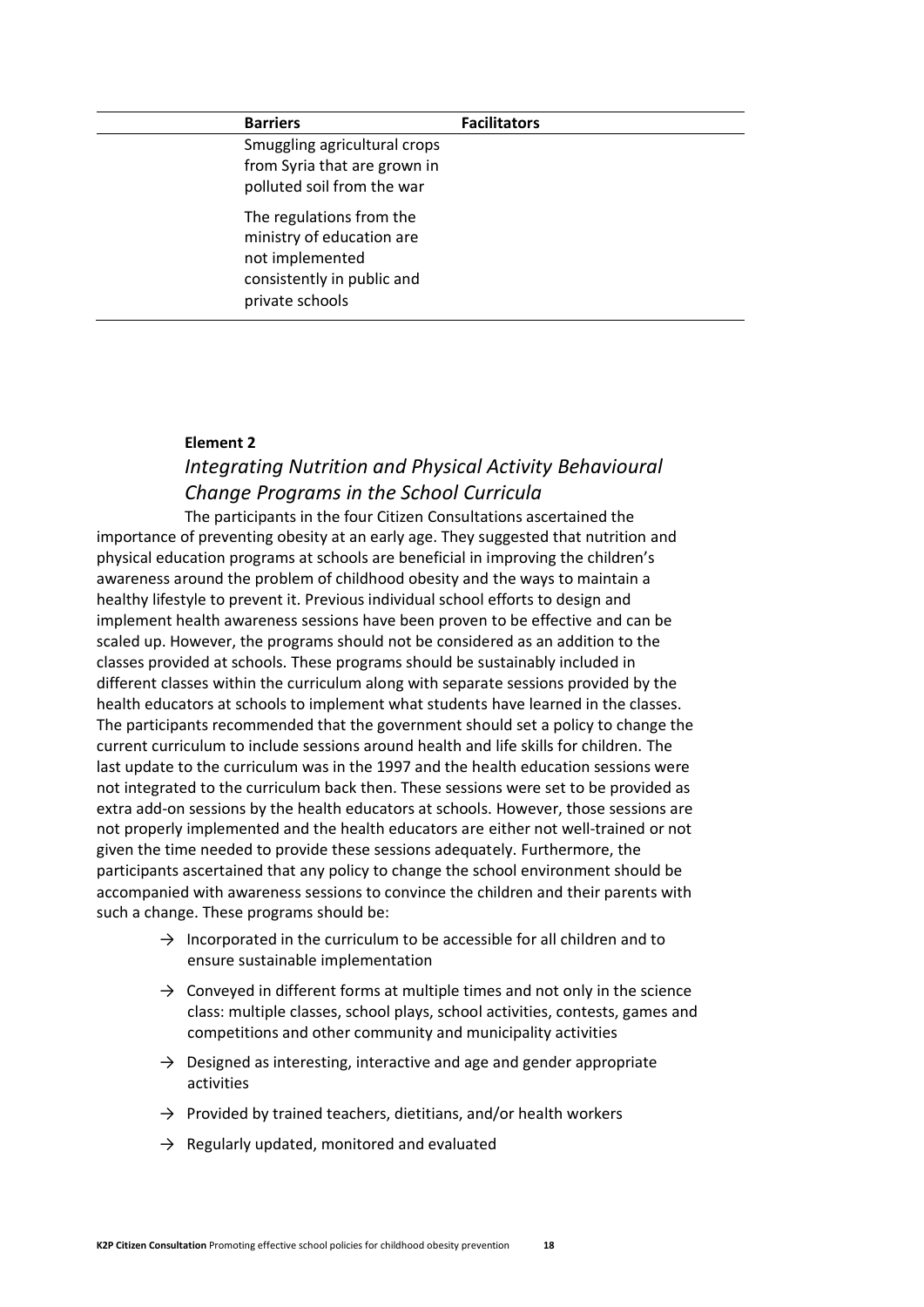- $\rightarrow$  Encourage children on healthy eating and PA while focusing on promoting the culture of healthy eating and having a healthy body and mind by eating healthy food
- $\rightarrow$  Avoid the focus on the weight
- $\rightarrow$  Focus on behaviour change strategies rather than only giving knowledge
- $\rightarrow$  Target the awareness at the household level to allow the parents to reinforce the messages conveyed to children from schools
- $\rightarrow$  Target Child's preferences in PA to increase their compliance and involvement in the PA sessions

As for the screening to monitor whether those interventions are successful, the participants in the Citizen Consultations confirmed the presence of issues in the current screening process in Lebanese schools that needs to be improved. The participants emphasized the need to ensure the availability a standardized procedure for screening at schools, while ensuring utmost privacy and confidentiality. The participant also highlighted the importance of having trained staff to conduct the screening process, with a preference of having nurses, dietitians and psychologists in the teams in both private and public schools. The screening should be coupled with a clear and rigorous referral mechanism to readily available services in the community. Participants also stressed that follow up on cases should be done on a routinely bases to make sure that the children are receiving the care they need and the parents know how to handle their children's cases.

The participants discussed the following key considerations for the school screening:

- $\rightarrow$  Ensure the availability of health services in the community.
- $\rightarrow$  Guarantee that both public and private schools have proper referral mechanisms and health care staff to respond to their emerging health needs.
- $\rightarrow$  Ensure the availability of dietitians and nutritionists in schools and guarantee that they are paid for their services.
- $\rightarrow$  Develop standardized guidelines for screening.
- $\rightarrow$  Train the health care workers on a standardized screening mechanism.
- $\rightarrow$  Update the process of allocating physicians to school screening and ensure privacy and confidentiality of the screening process
- $\rightarrow$  Conduct routine monthly follow up after the initial referral to monitor changes in behaviour and weight in a private manner
- $\rightarrow$  Ensure the availability of anti-bullying programs in schools that are consistently implemented and evaluated each year. Psychologists in schools are also needed to respond to the children's psychological health needs, especially in relation to bullying.

The participants shared a wide range of barriers and facilitators to the implementation of these behavioural change programs and the change of the curriculum accordingly (Tables 2 and 3).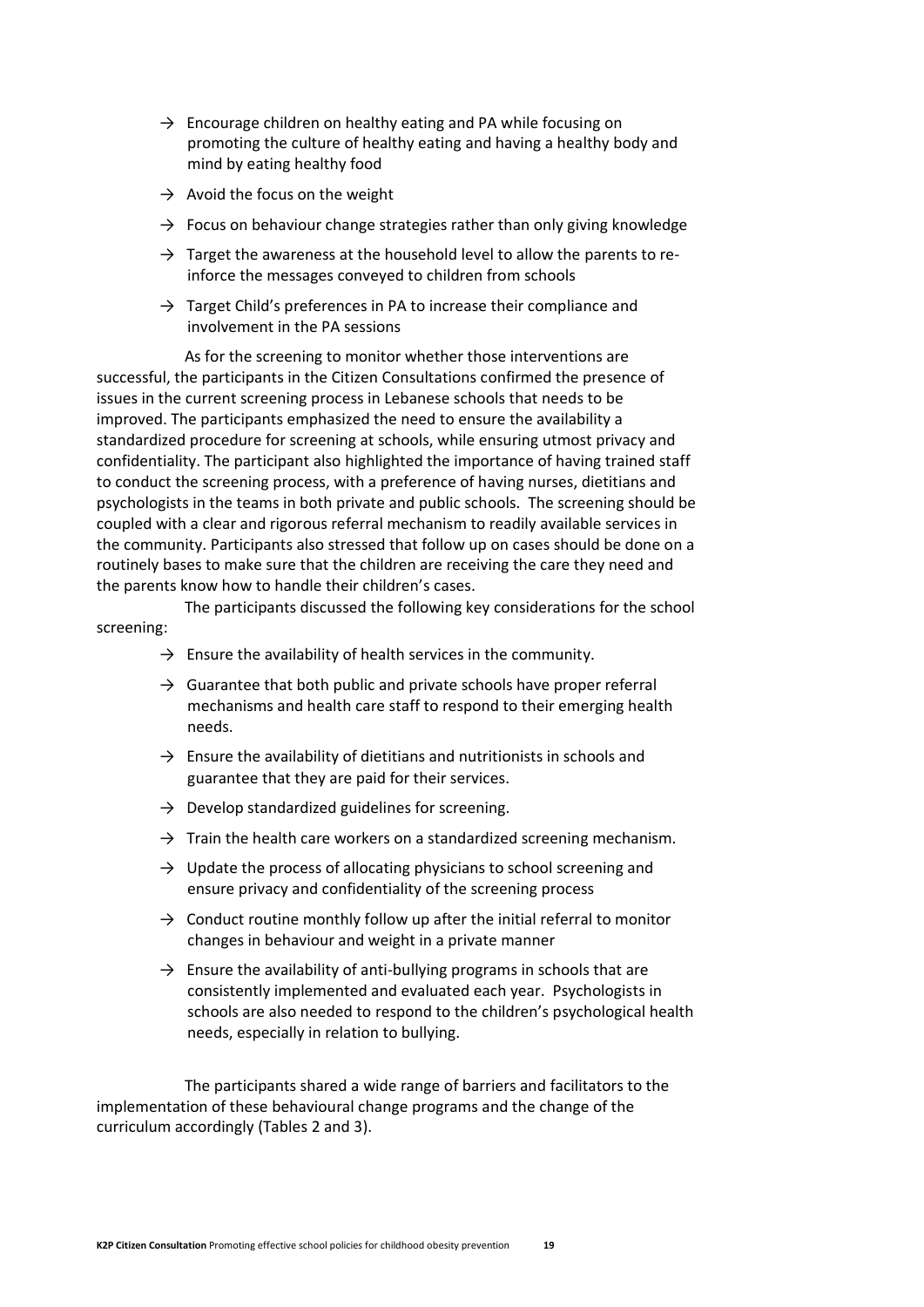|                     | <b>Barriers</b>                                                        | <b>Facilitators</b>                                                                                                              |
|---------------------|------------------------------------------------------------------------|----------------------------------------------------------------------------------------------------------------------------------|
| Individual<br>level | Children have a loaded<br>curriculum with a lot of<br>homework         | Change from book to electronic teaching after<br>studying the advantages and disadvantages of<br>engaging technology in teaching |
|                     | Current boring and repetitive<br>information                           | Teacher's way of delivering the material should<br>be fun and interactive                                                        |
|                     |                                                                        | - Should incorporate the information for the<br>students as part of the curriculum                                               |
| <b>Family level</b> | Parents too busy to attend<br>sessions at schools                      | Schools should provide awareness sessions for<br>parents                                                                         |
|                     | Lack of awareness                                                      | Schools should have authority from the Ministry<br>to be coercive on attending                                                   |
|                     |                                                                        | Arrange meetings after official school hours<br>after 5 PM                                                                       |
|                     |                                                                        | Send brochures to parents                                                                                                        |
|                     |                                                                        | Coordinate with community to increase parents'<br>interaction                                                                    |
|                     |                                                                        | Companies should give permission for parents<br>to be in school for their children.                                              |
|                     |                                                                        | Reaching out activities for parents                                                                                              |
| <b>Community</b>    | Lack of awareness                                                      | Create health awareness activities and contests                                                                                  |
| level               | Lack of community activities to<br>promote healthy lifestyle           | in schools and municipalities                                                                                                    |
|                     |                                                                        | Create supportive media shows                                                                                                    |
| Professional        | Resistance to change by staff                                          | MEHE to allocate teachers and health counsellor                                                                                  |
| level               |                                                                        | MOPH to train and increase health coverage for<br>health services                                                                |
|                     |                                                                        | Having laws/policies while coordinating with the<br><b>MEHE and MoPH</b>                                                         |
|                     |                                                                        | Health counsellor is the base and coordinates<br>with the other teachers                                                         |
| Organization        | Curriculum is loaded, and the<br>change in curriculum is<br>idealistic | Improve school preparedness                                                                                                      |
| al level            |                                                                        | Improve school administration capacity                                                                                           |
|                     | <b>Budget constraints</b>                                              | Leverage on the current attempt by MEHE on<br>developing a new curriculum                                                        |
|                     | Public school have a cash box,<br>private schools don't                | Promote interdisciplinary work and<br>coordination of efforts                                                                    |
|                     | No coordination with the<br>administration and teachers                | Involve parents in the decisions                                                                                                 |

**Table 2.** Barriers and Facilitators for Integrating Nutrition Education and Awareness Programs to the Curriculum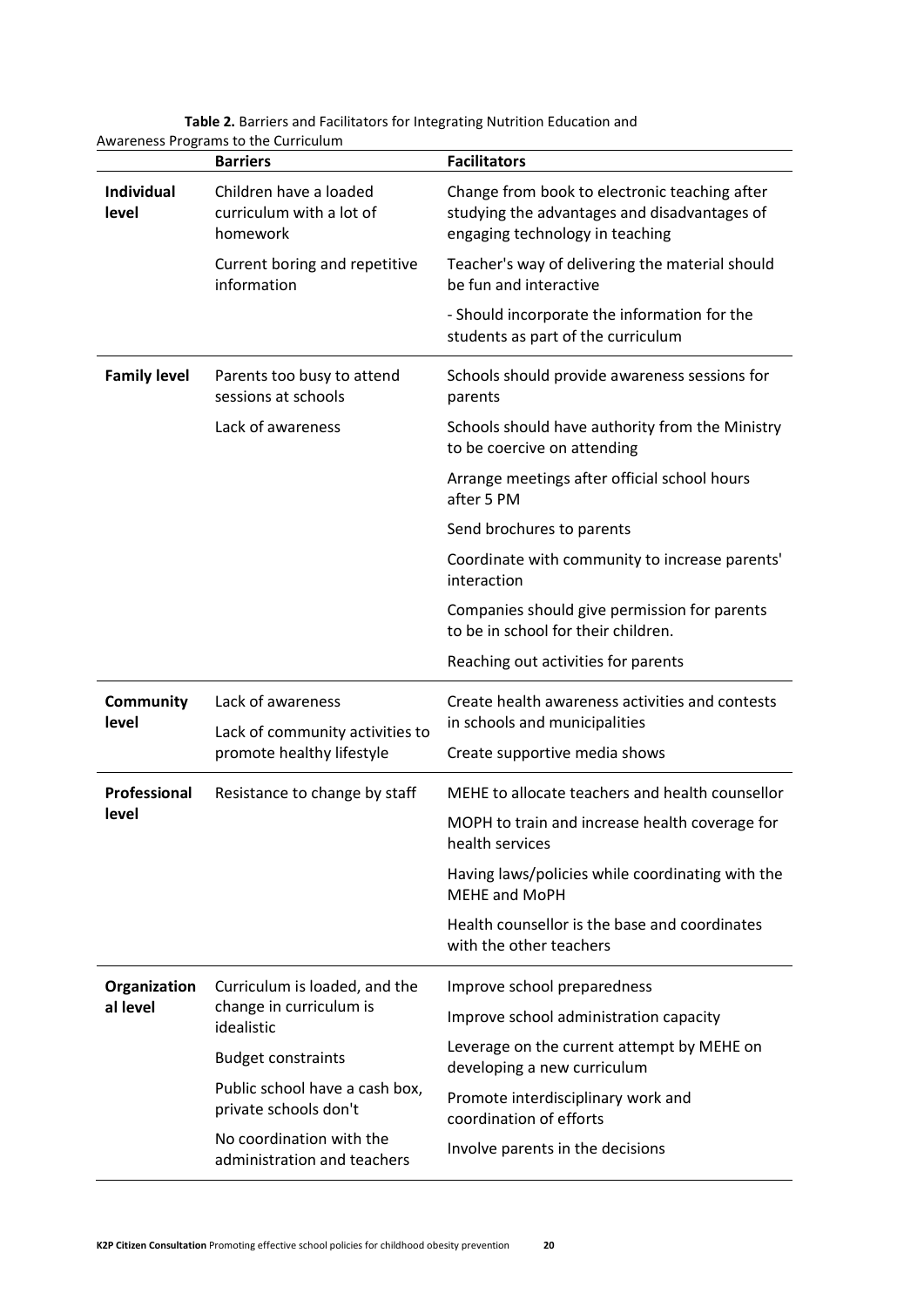|                                                                                                                                                                    | <b>Barriers</b>                                               | <b>Facilitators</b>                                                                    |
|--------------------------------------------------------------------------------------------------------------------------------------------------------------------|---------------------------------------------------------------|----------------------------------------------------------------------------------------|
|                                                                                                                                                                    |                                                               | Having a network among schools to help each<br>other                                   |
| <b>System level</b><br>and monitoring of work for<br>despite having manuals in<br>schools<br>have limited scope of work<br>public schools<br>No coordination among | No clear TOR, SOPs, trainings<br>health counsellor in schools | The change should start at a national level<br>through policies by the government.     |
|                                                                                                                                                                    |                                                               | Train health counsellors and teachers at schools                                       |
|                                                                                                                                                                    |                                                               | Every school should have a nurse not only                                              |
|                                                                                                                                                                    | Health counsellors in schools                                 | health counsellors                                                                     |
|                                                                                                                                                                    |                                                               | School principals should facilitate the trainings<br>for health counsellors in schools |
|                                                                                                                                                                    | Private schools offer PE for a                                |                                                                                        |
|                                                                                                                                                                    | different period of time than                                 | Clarify the student's capacity per nurse available<br>in schools                       |
|                                                                                                                                                                    | ministries or those in charge                                 | Having laws from the responsible parties while<br>coordinating with the MEHE and MoPH  |
|                                                                                                                                                                    |                                                               | Focus efforts on law enforcement, monitoring<br>and update                             |

**Table 3**. Barriers and Facilitators for Integrating Physical education programs to the Curriculum and increasing physical activity opportunities

|                           | <b>Barriers</b>                                                                                                                                                                           | <b>Facilitators</b>                                                                                                                                                                                                                                                              |
|---------------------------|-------------------------------------------------------------------------------------------------------------------------------------------------------------------------------------------|----------------------------------------------------------------------------------------------------------------------------------------------------------------------------------------------------------------------------------------------------------------------------------|
| Individual<br>level       | Children lifting heavy bags<br>everyday<br>Recess time not enough<br>Children having a lot of<br>homework to do at home with<br>more time sitting than<br>engaging in physical activities | Change from book to electronic teaching<br>Learn from countries with different educational<br>systems and change the education system to<br>allow for less homework<br>Increase recess time<br>Encouraging students to be in sports and<br>environmental clubs and school scouts |
| <b>Family</b><br>level    | Cost and transportation<br>concerns for PA sessions                                                                                                                                       | Parents to provide their children with more<br>activities<br>Provide free clubs, playgrounds and community<br>activities                                                                                                                                                         |
| <b>Community</b><br>level | Pollution and country's<br>security jeopardize kids'<br>chances of playing outside                                                                                                        | Having a budget from the municipalities for<br>spaces for playing in neighborhoods<br>Creating supportive media shows<br>Provide free/supported-fee clubs and<br>community activities                                                                                            |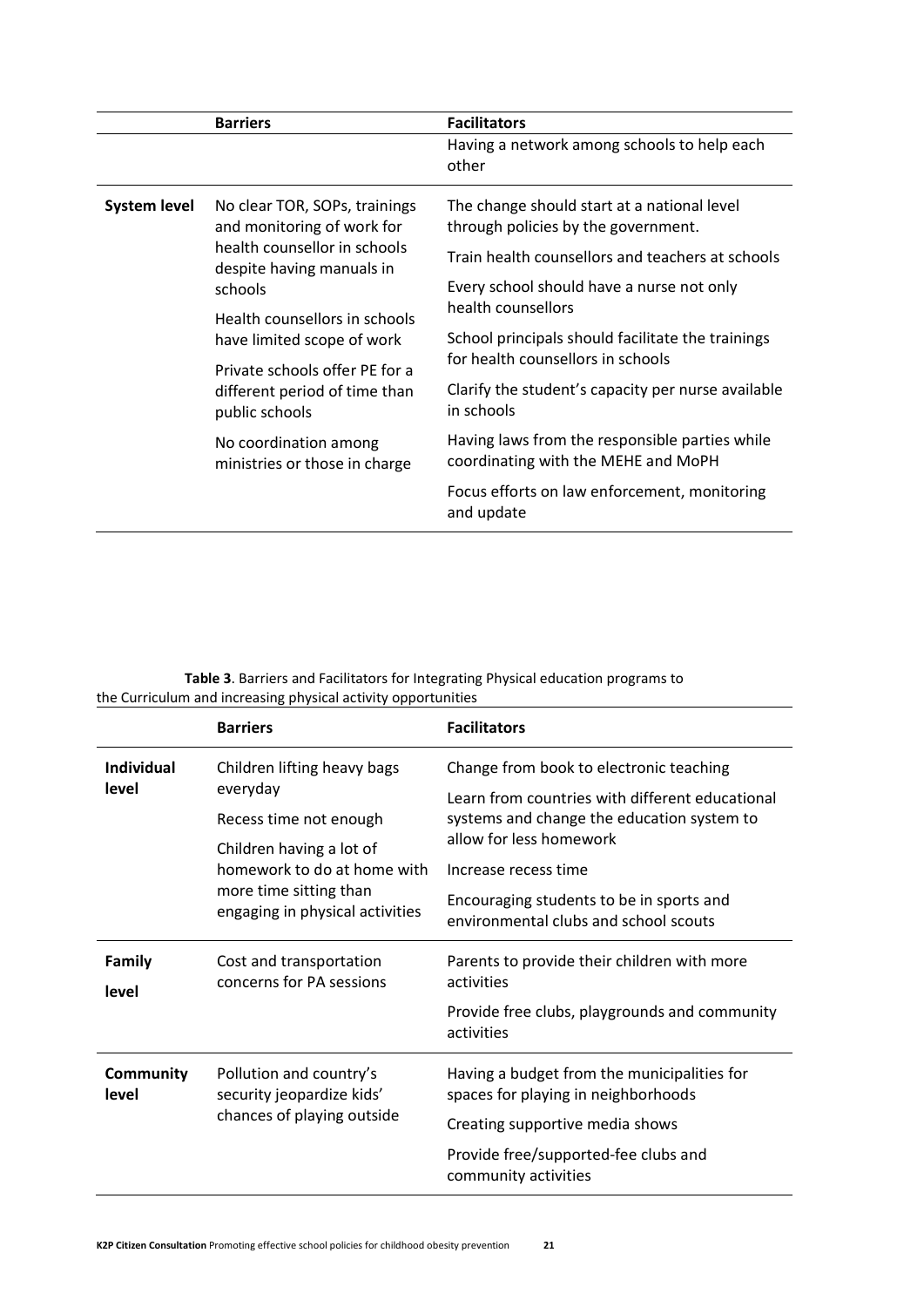|                                                                                                                                                     | <b>Barriers</b>                                                                         | <b>Facilitators</b>                                                                                        |
|-----------------------------------------------------------------------------------------------------------------------------------------------------|-----------------------------------------------------------------------------------------|------------------------------------------------------------------------------------------------------------|
|                                                                                                                                                     | Lack of playgrounds, safe<br>public spaces and community<br>activities                  | Municipality can provide land for<br>investors/NGOs to create activities/playgrounds                       |
|                                                                                                                                                     |                                                                                         | Financial support from NGO and civil society and<br>Ministry of youth and sports and related<br>ministries |
| Professional                                                                                                                                        | Lack of enough PA teachers                                                              | Hire new PA teachers                                                                                       |
| level                                                                                                                                               | Lack of trained PA teachers                                                             | Promote the University degree for PA and PE                                                                |
|                                                                                                                                                     |                                                                                         | <b>Train PA teachers</b>                                                                                   |
| Organization<br>PA classes are not respected<br>al level<br>No parking space, so schools<br>use the playground to park<br><b>Budget constraints</b> |                                                                                         | Provide safe playground with equipment for                                                                 |
|                                                                                                                                                     |                                                                                         | sports                                                                                                     |
|                                                                                                                                                     |                                                                                         | Focus on the quality of PE sessions, not just time<br>allocated for them                                   |
|                                                                                                                                                     |                                                                                         |                                                                                                            |
|                                                                                                                                                     | No enough equipment for PA<br>in schools<br>There are time constraints for<br><b>PF</b> | Choose qualified instructors and train them                                                                |
|                                                                                                                                                     |                                                                                         | Build capacity of schools in resource<br>management                                                        |
|                                                                                                                                                     |                                                                                         | Municipality can help schools financially by not                                                           |
|                                                                                                                                                     |                                                                                         | taking as much money                                                                                       |
|                                                                                                                                                     | No observation during PE<br>Unsafe playgrounds                                          | Having a network among schools to help each<br>other                                                       |
| <b>System level</b>                                                                                                                                 | Since 1979, there has been no<br>new PE instructors, the                                | The change should start at a national level<br>through policies by the government.                         |
|                                                                                                                                                     | majority are old                                                                        | Hire new PE instructors                                                                                    |
|                                                                                                                                                     | Some instructors are without<br>a license                                               | Promote PE degrees at universities and create<br>incentives                                                |
|                                                                                                                                                     | No observers for PE teachers<br>to evaluate their work                                  | Monitoring of the work of PE instructors at<br>schools                                                     |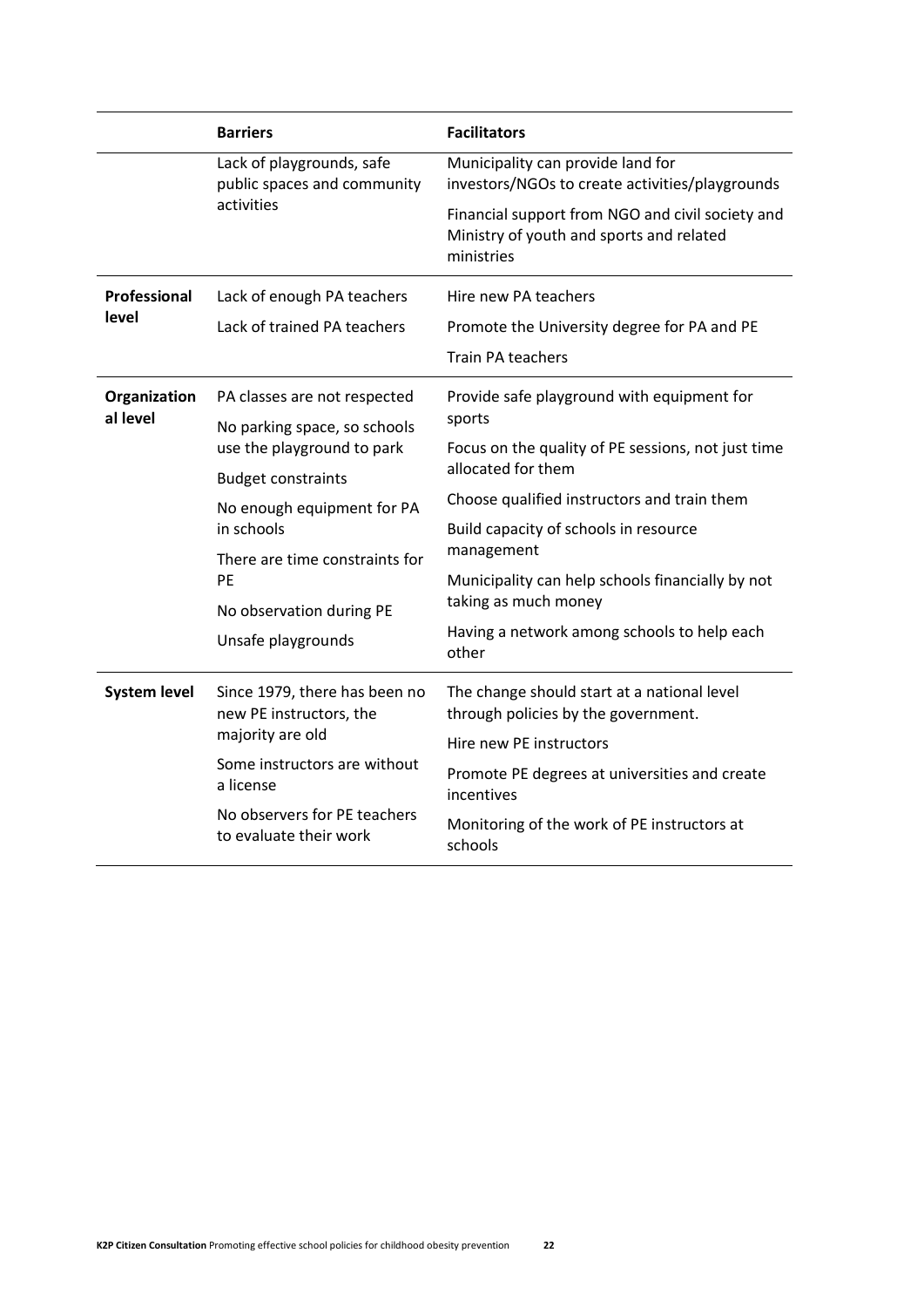# Next Steps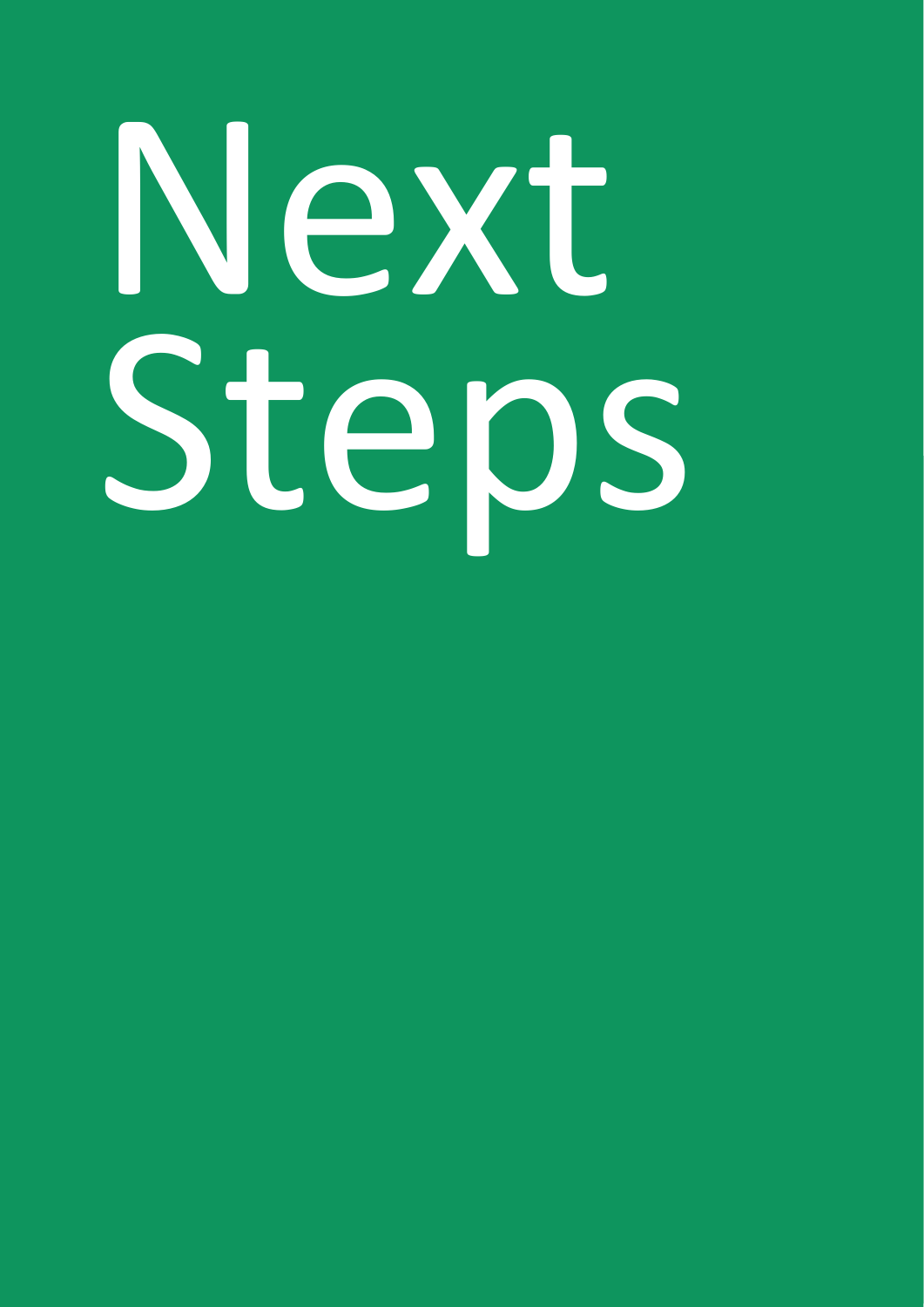#### <span id="page-23-0"></span>**Next steps**

The Citizen Consultations Summary will inform deliberations about the problem in the national policy dialogue that will convene key stakeholders, decision-makers and experts in the field. The Citizen Consultations Summary will provide a glimpse of citizen's values, expectations and insights on the policy elements to support the high quality evidence synthesized in the Policy brief. This Summary will also inform evidence-informed advocacy efforts to ensure the proper uptake and implementation of the discussed policy elements.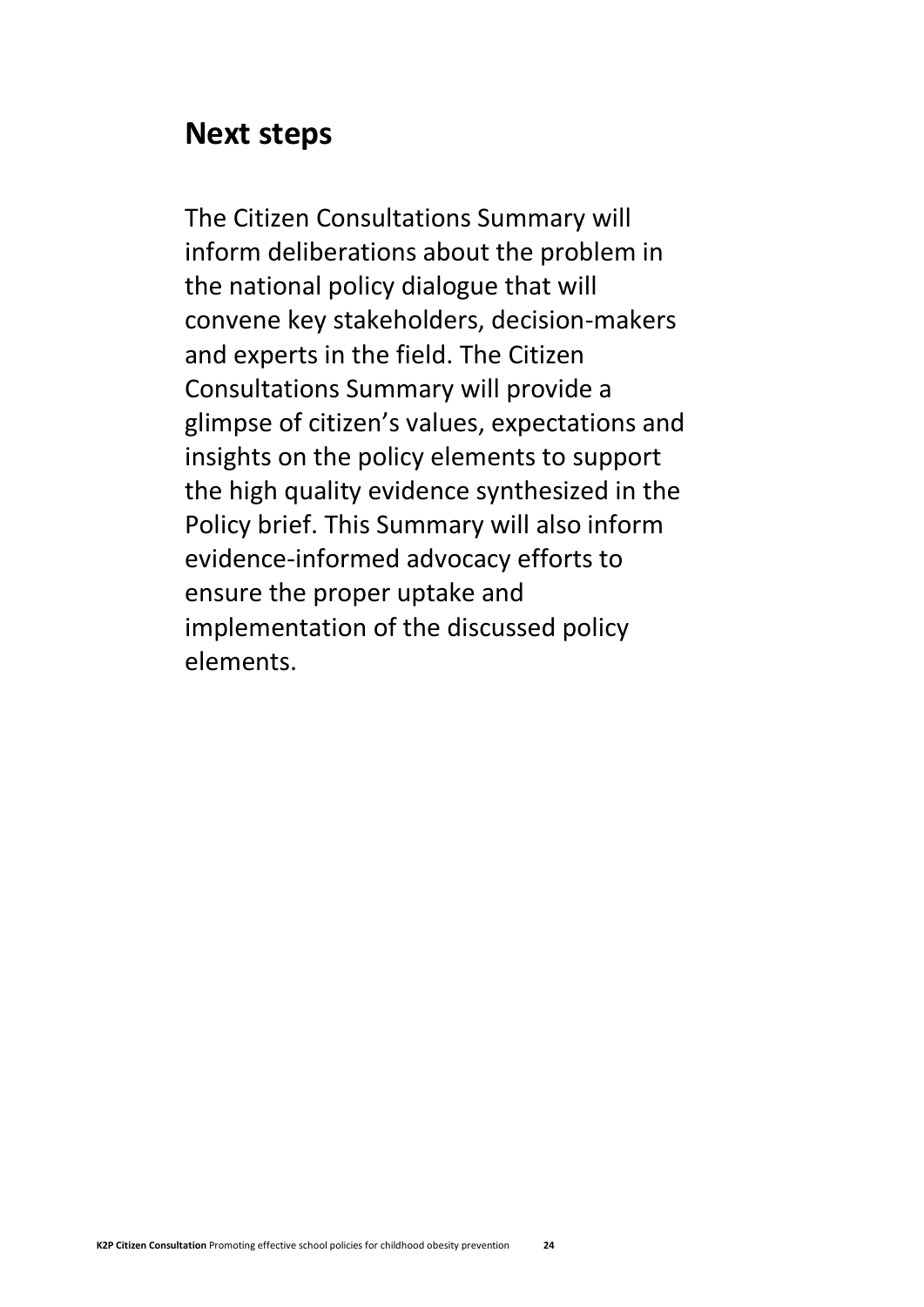Knowledge to Policy Center draws on an unparalleled breadth of synthesized evidence and context-specific knowledge to impact policy agendas and action. K2P does not restrict itself to research evidence but draws on and integrates multiple types and levels of knowledge to inform policy including grey literature, opinions and expertise of stakeholders.